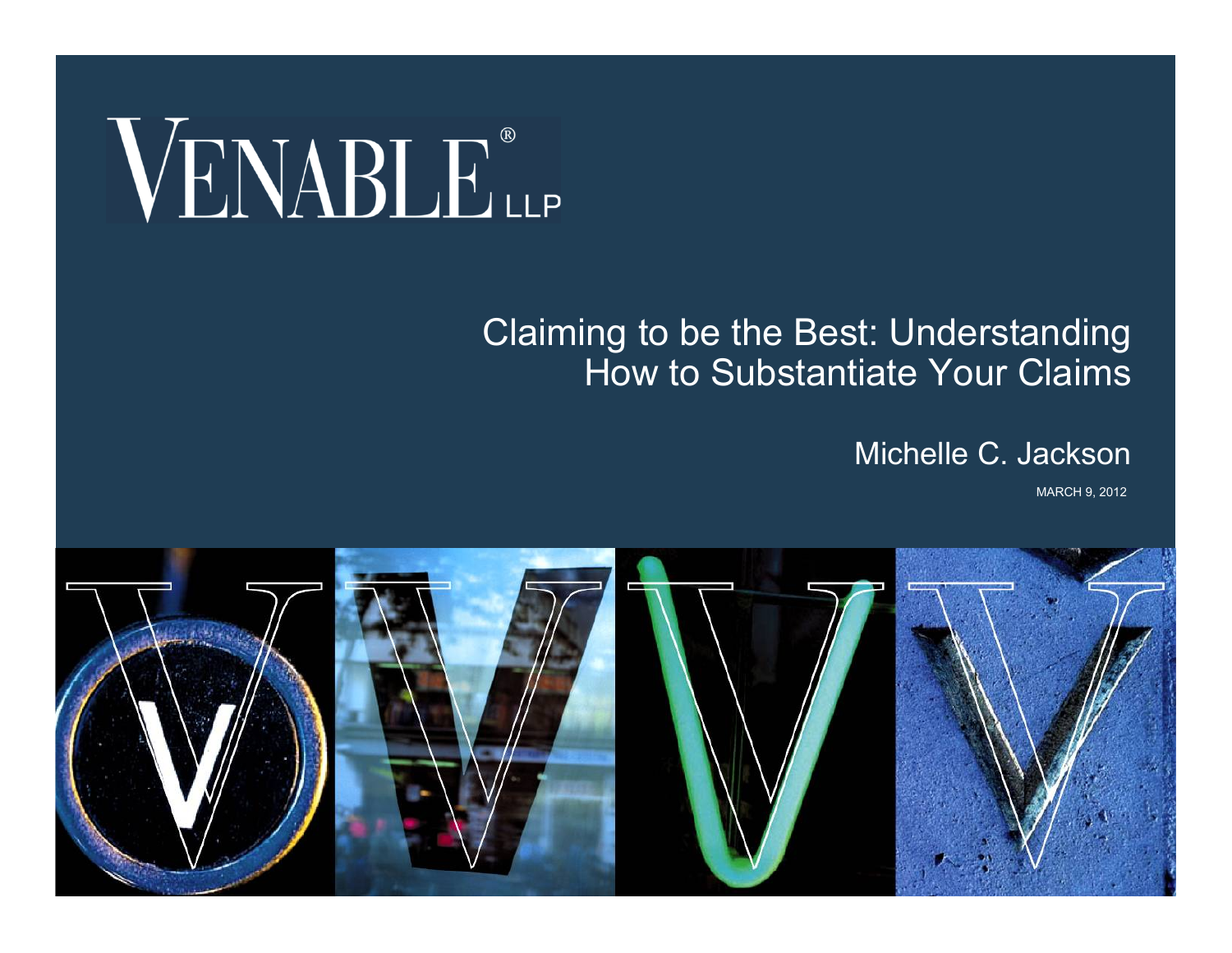### Agenda

- **Brief Overview of Regulatory Agencies and Self-**Regulatory Bodies
- What Is a Claim?
- Claim Substantiation Requirements
- **Enforcement Trends**

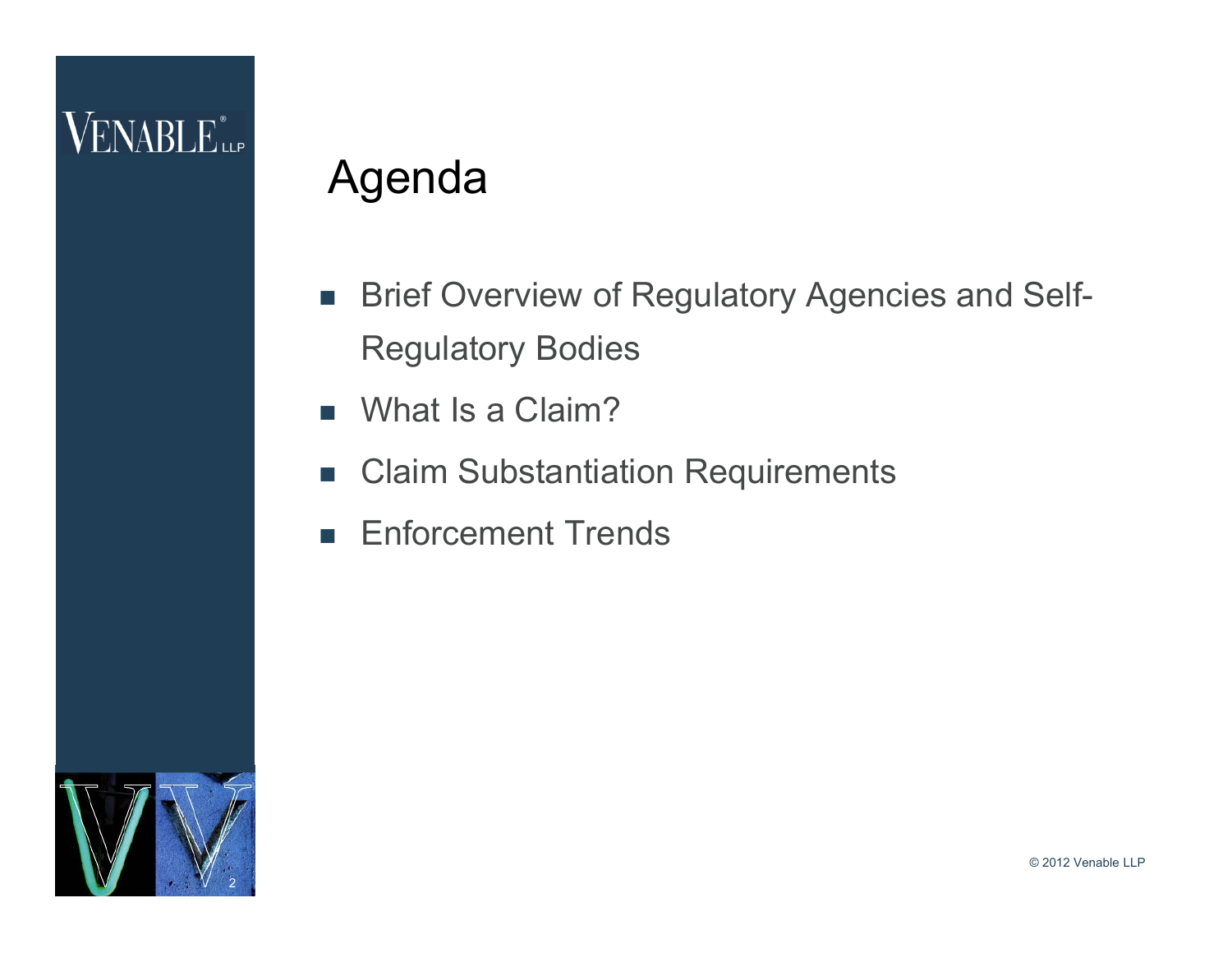3

### contact information

#### YOUR VENABLE TEAM

Michelle C. Jackson mcjackson@Venable.com t 202.344.4492 f 202.344.8300

Todd A. Harrison taharrison@Venable.com t 202.344.4724 f 202.344.8300

Claudia A. Lewis calewis-eng@venable.com t 202.344.4359 f 202.344.8300

Ilene R. Heller irheller@venable.com t 202.344.4438 f 202.344.8300

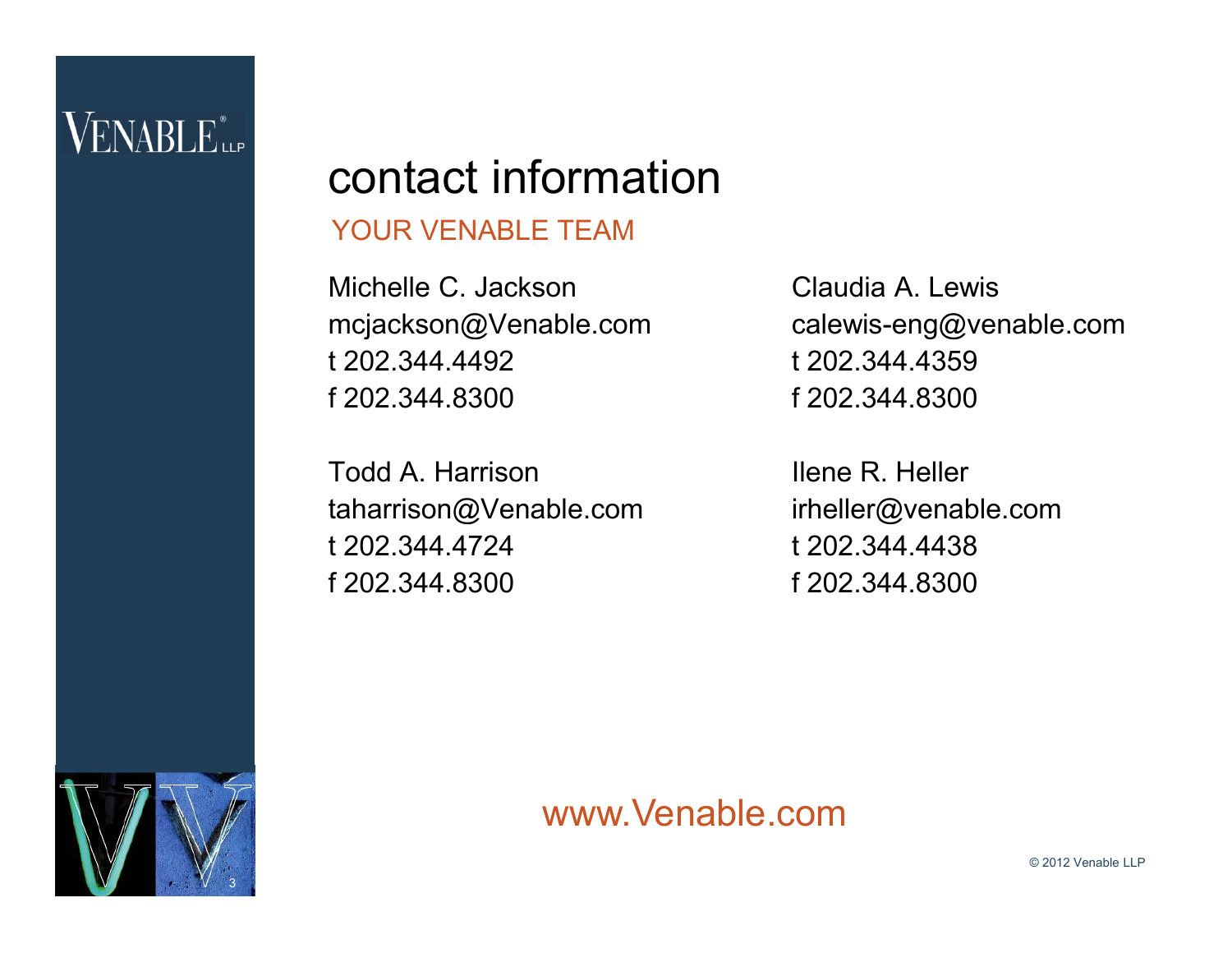# **VENABLE CLAIM SUBSTANTIATION: THE PLAYERS**





National Advertising Division®

#### ERSP

State Attorneys General



© 2012 Venable LLP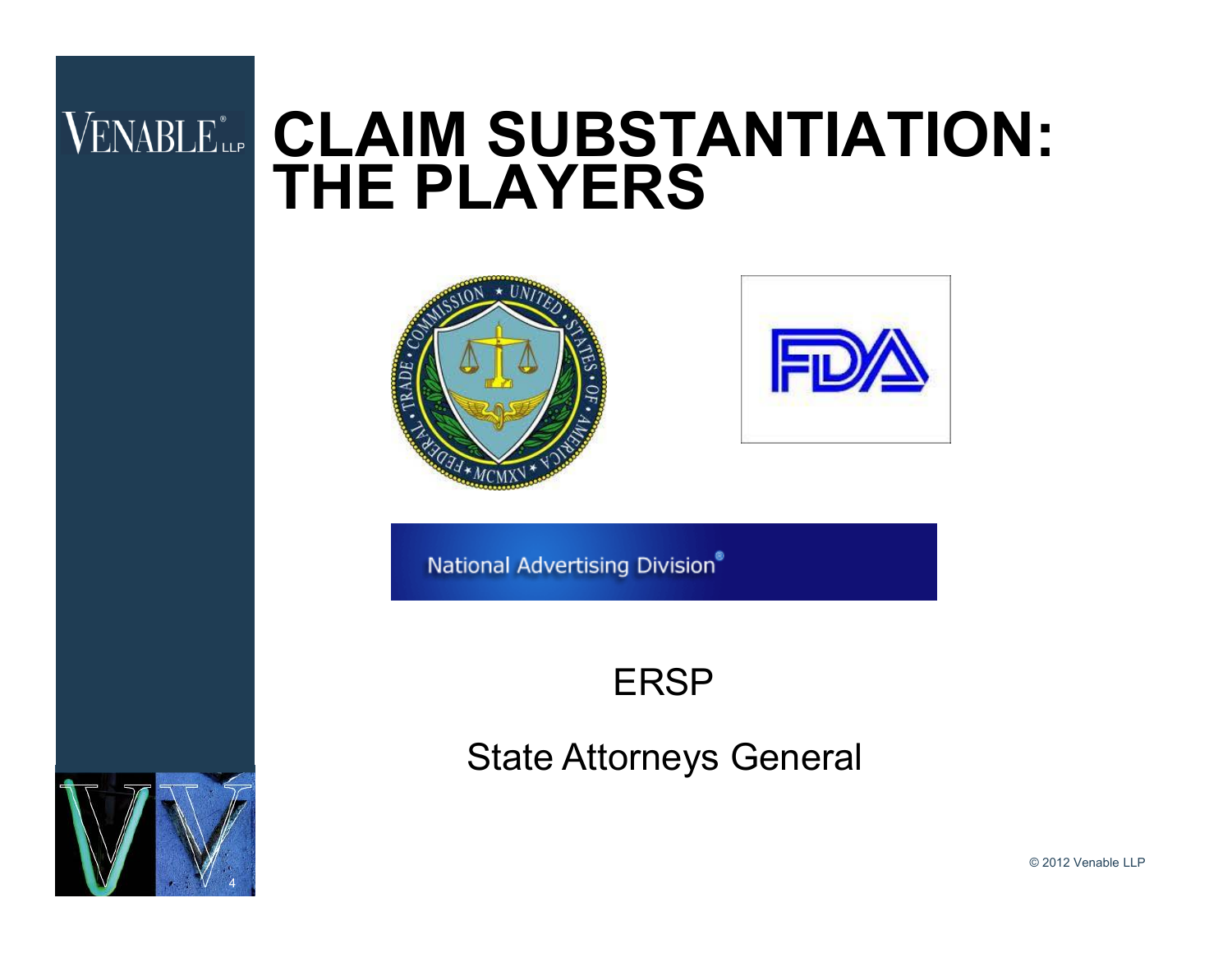### Federal Regulatory Agencies

- **U.S. Food & Drug Administration (FDA):** primary responsibility for ensuring the safety of foods, cosmetics, dietary supplements, drugs, biologics, and medical devices in the U.S. under the Food, Drug, and Cosmetics Act (FDCA).
- **Federal Trade Commission (FTC):** authority over advertising for food, dietary supplements, cosmetics, over-the-counter (OTC) drugs, and many medical devices – under the Federal Trade Commission Act (FTCA).

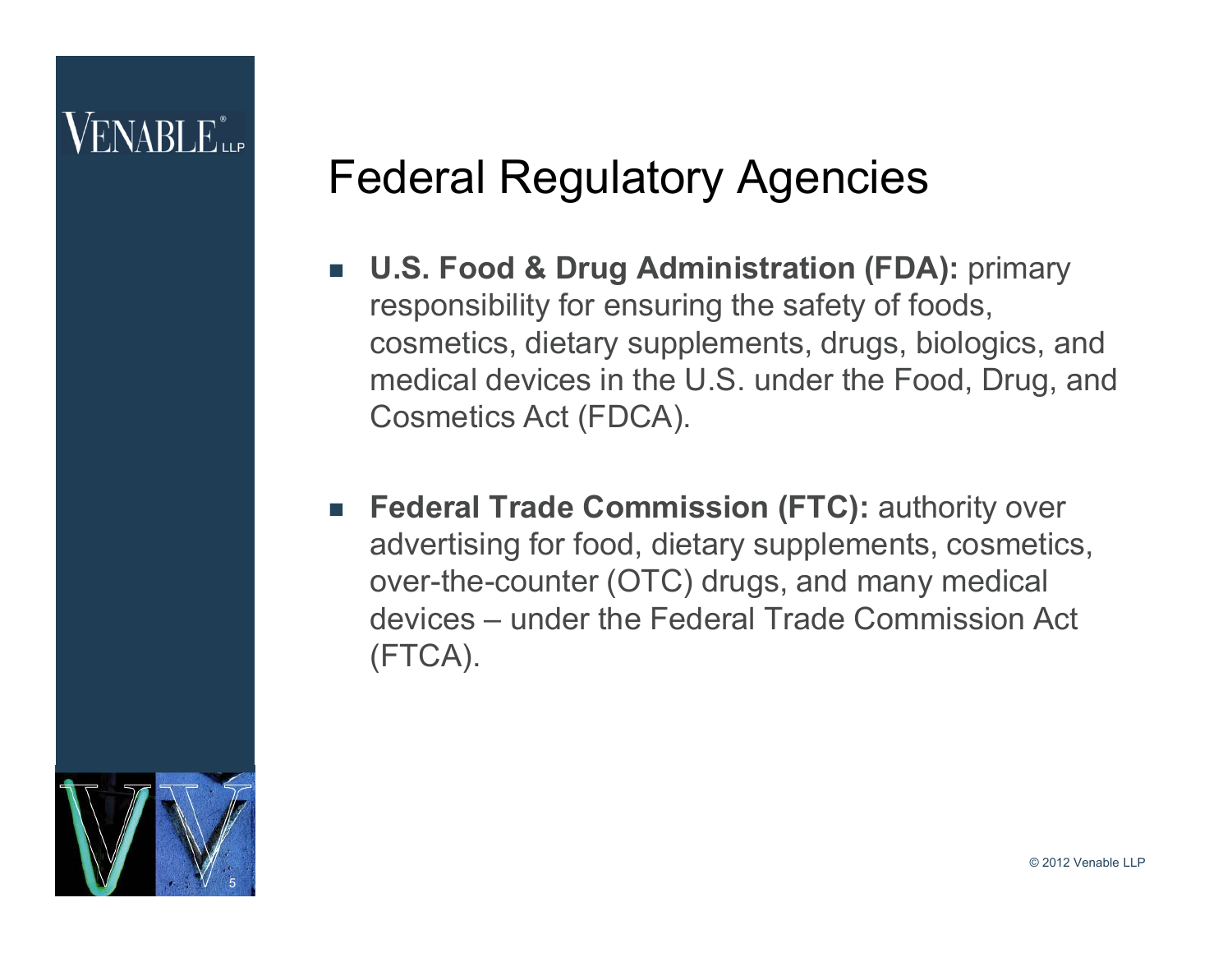### Primary Jurisdiction?

- Pursuant to a liaison agreement, FDA has primary responsibility for the labeling of FDAregulated products (including foods, dietary supplements, cosmetics) while FTC has primary responsibility for advertising for *most* FDAregulated products.
- Not so black-and-white in application:
	- FDA will look to advertising as evidence of "intended use"
	- FTC has taken to evaluating whether claims are appropriate for product classification

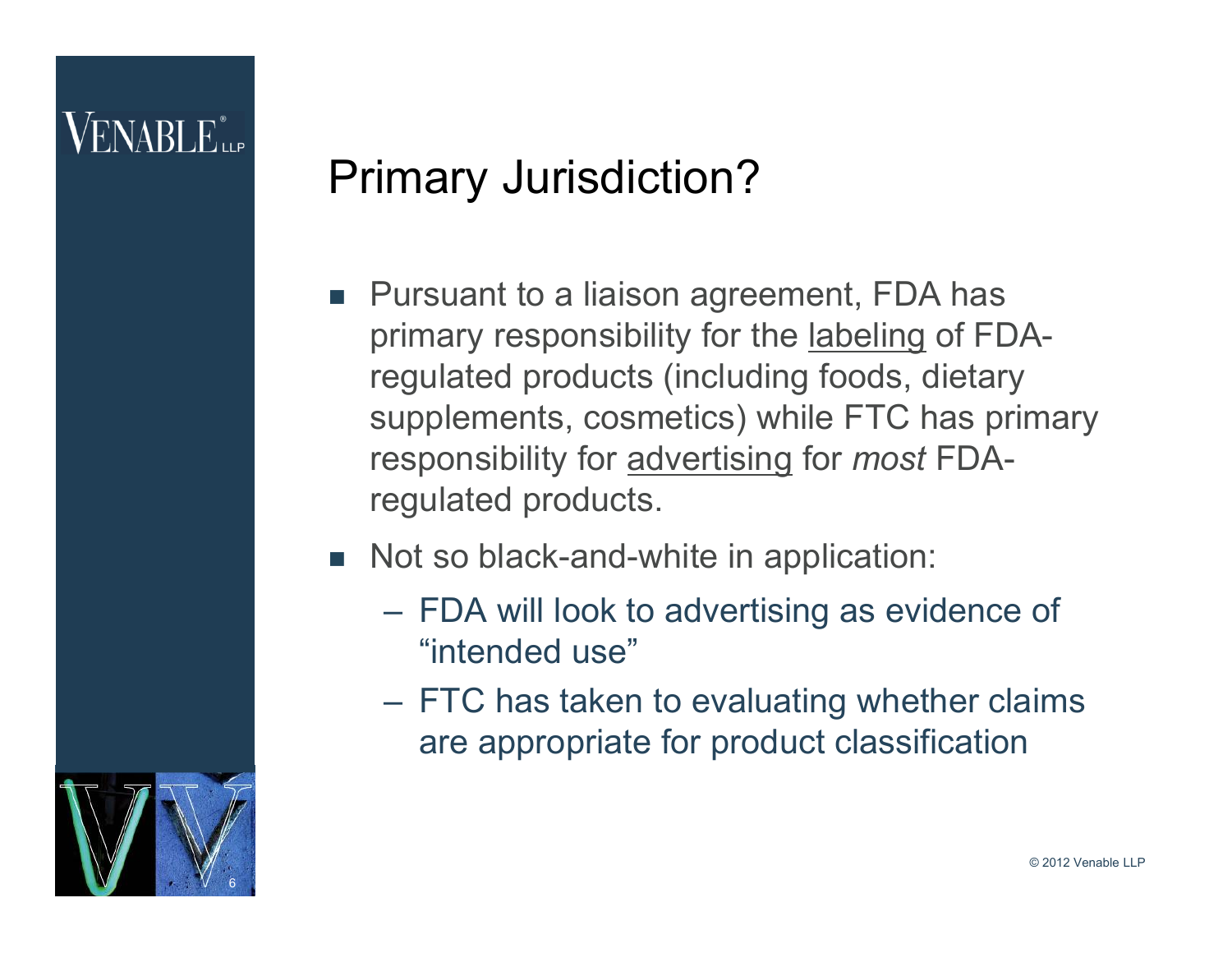7

### Overview of FTC



- The FTC regulates advertising claims and expects that advertisers have "competent and reliable scientific evidence" in support of claims made.
- Advertisers must be able to substantiate all reasonable interpretations of their claims, including messages they may not have intended to convey
- The FTC may challenge an advertisement based on the fact that it is:
	- False or deceptive
	- Likely to mislead reasonable consumers
	- Likely to influence consumer purchasing decisions or otherwise affect important consumer decisions.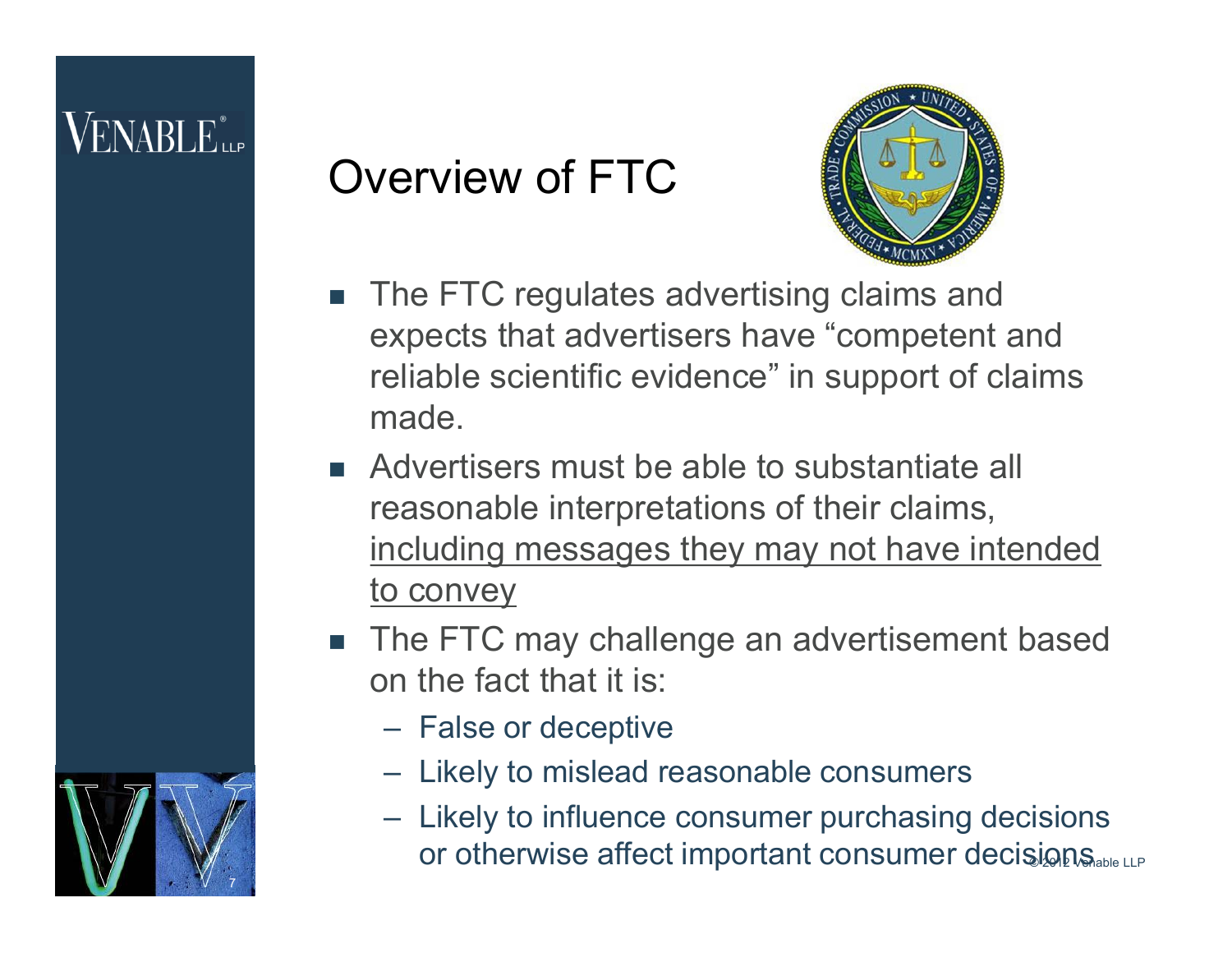### Overview of FDA



- **FDCA also requires that a company possess** substantiation that a claim is truthful and not misleading.
- FDA applies a standard consistent with the FTC approach



© 2012 Venable LLP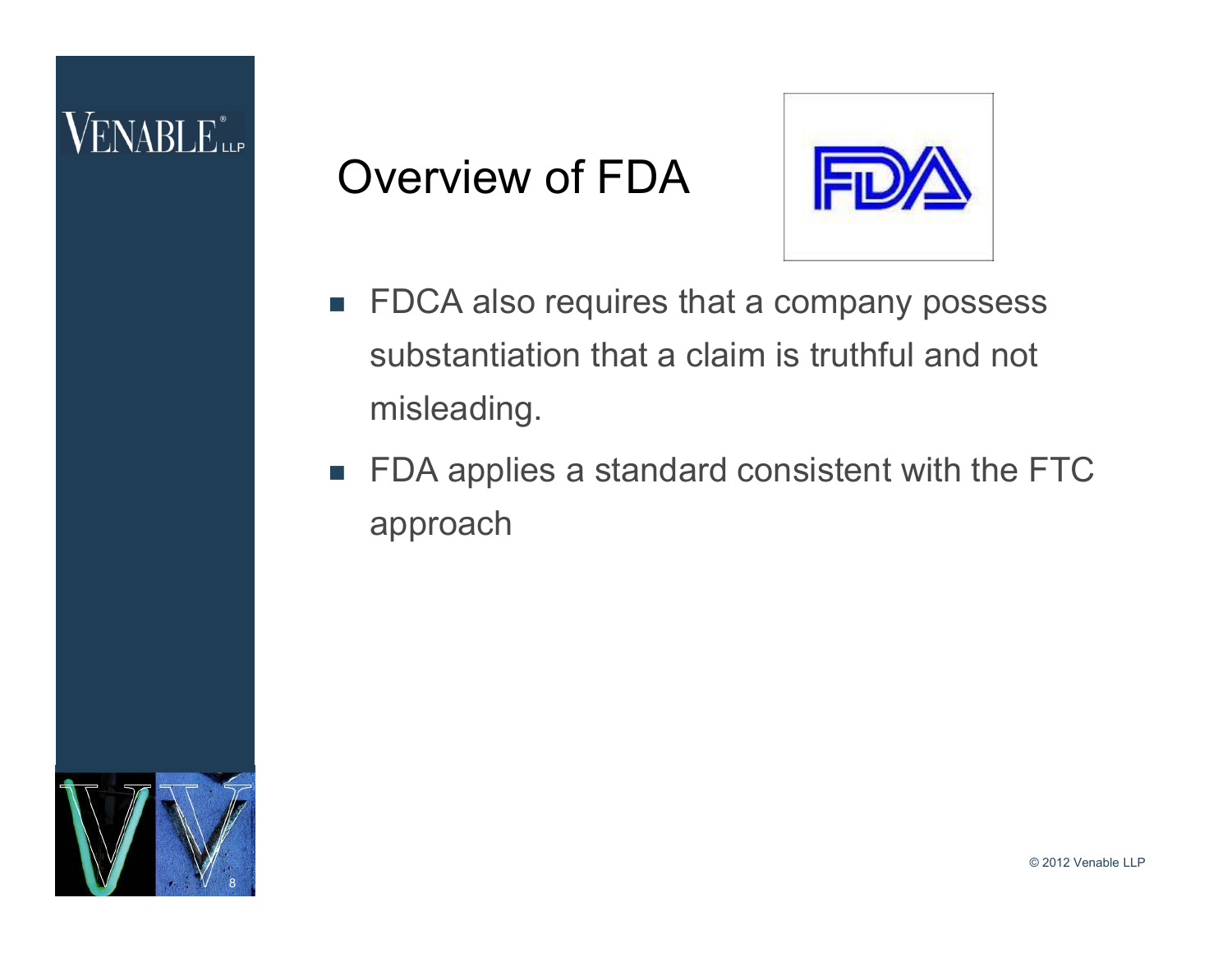### NAD and ERSP

- The National Advertising Division (NAD) of the Council of Better Business Bureaus and the Electronic Retailing Self-Regulation Program (ERSP) are selfregulatory bodies that review factual claims for truthfulness and accuracy.
- Both offer alternative dispute resolution and provide written decision, typically within 60 business days.
- Accept cases involving:
	- Product performance claims
	- Superiority claims against competitive products
	- Scientific and technical claims
- Compliance with findings is voluntary, but…



**National Advertising Division®**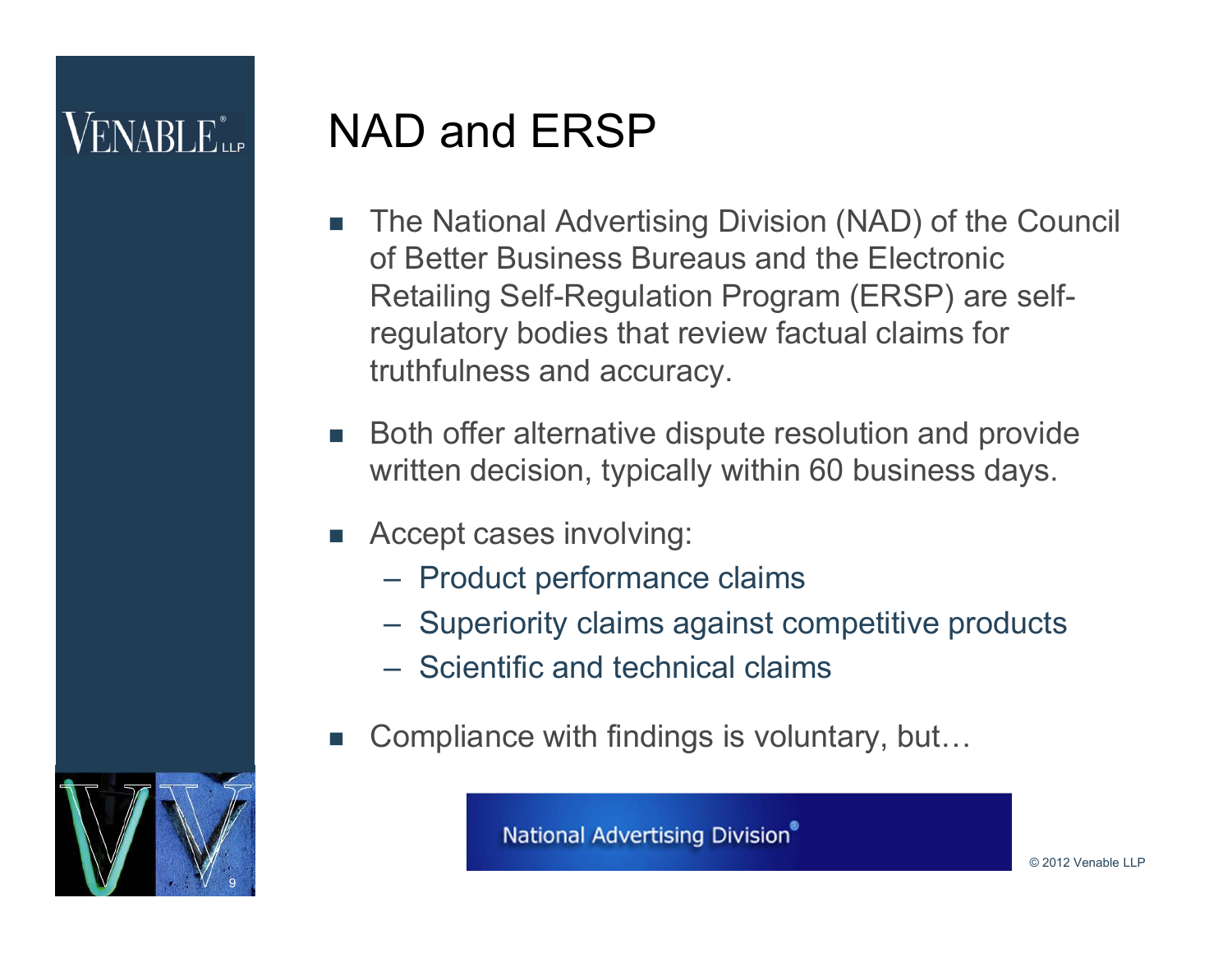### State-Level Actions

- State Attorneys General (AGs) enforce state mini-FTC Acts
	- Prohibit deceptive advertising and trade practices
- **Private litigation** 
	- Especially in California under the Consumers Legal Remedies Act (CLRA)

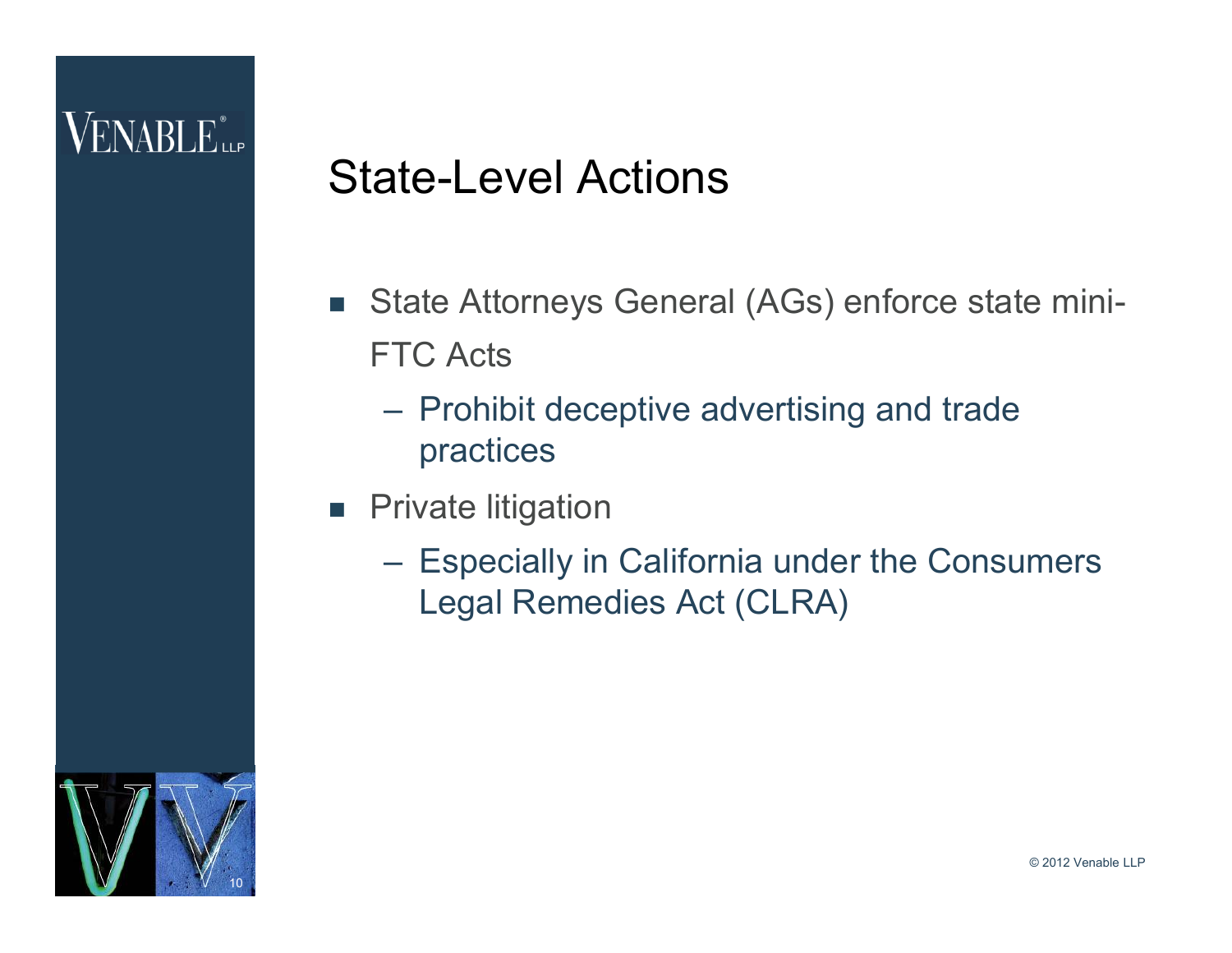11

### What is a Claim?

- A claim is an explicit or implicit statement that a product has a certain benefit.
	- Express and implied claims are held to the same standard.
	- Claims are identified by assessing the "net impression" conveyed by all elements of an advertisement or label, including text, product name and depictions.
	- Includes statements made in testimonials.
- **Types of claims include:** 
	- Overall Health and Wellbeing
	- Structure/Function Claims
	- Health Claims
	- Nutrient Content Claims
	- Comparative Claims

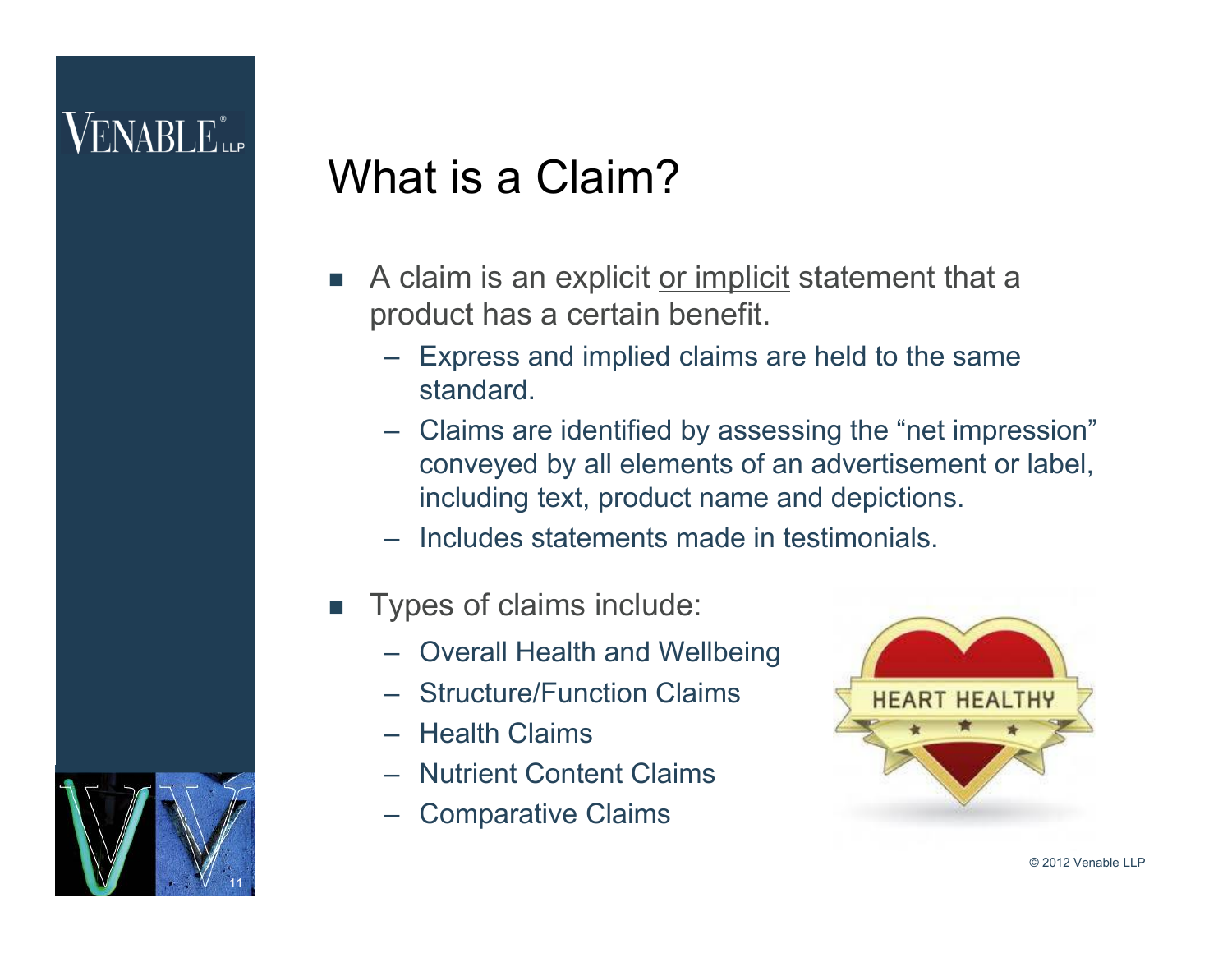### Structure/Function Claims

#### **Structure/Function claims can:**

(1) describe the role of a nutrient or dietary ingredient intended to affect normal structure or function in humans ("calcium builds strong bones");

(2) characterize the action by which a nutrient or dietary ingredient maintains such structure or function, ("fiber helps maintain digestive regularity")

#### OR

(3) describe a benefit related to a nutrient deficiency disease (like vitamin C and scurvy), as long as the statement also tells how widespread the disease is in the United States.

Advertiser's responsibility to be able to substantiate.

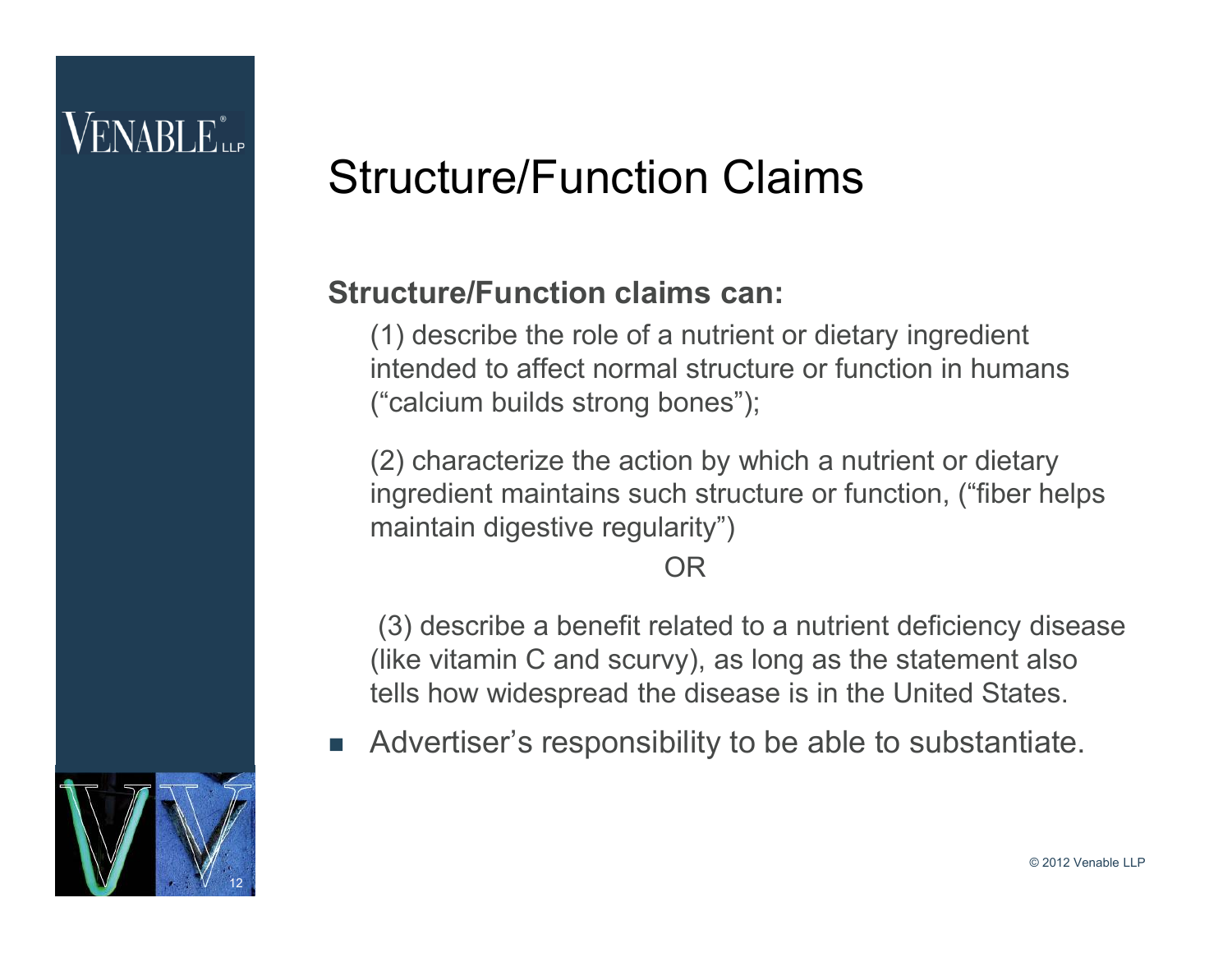### Health Claims



Claims discussing the relationship between a nutrient and a disease or disease condition.

- Language is specifically approved by FDA—based on:
	- Significant scientific agreement based on the totality of publicly available scientific evidence.
	- Authoritative statement by a federal scientific body or the National Academy of Sciences.
- Claim cannot deviate from approved language.

**Ex:** "Adequate calcium and vitamin D throughout life, as part of a well-balanced diet, may reduce the risk of osteoporosis." (21 C.F.R. § 101.72)

 Advertiser must be able to show that product meets all requirements to make the claim

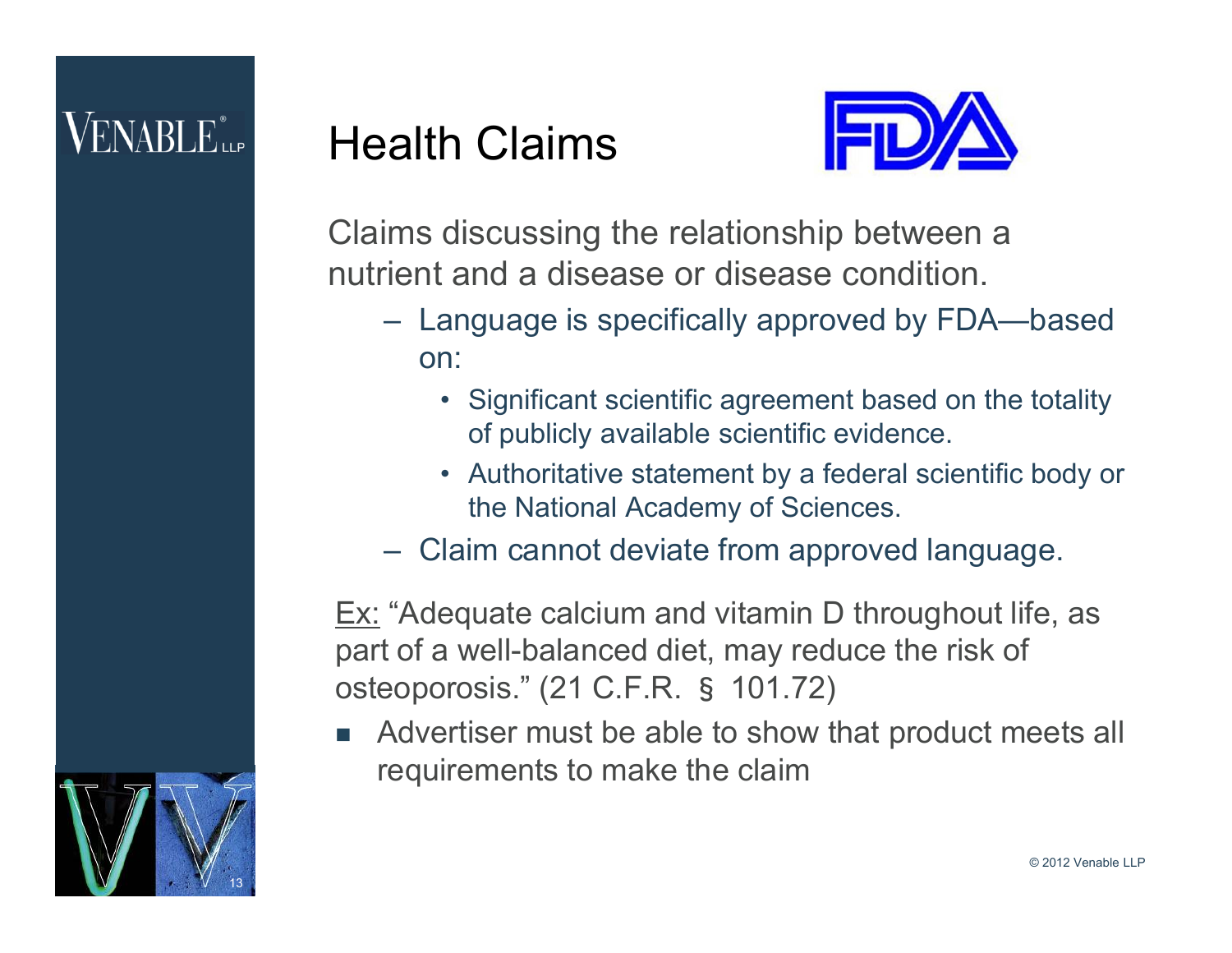

#### **Qualified Health Claims**

Health Claims

- Characterize the relationship between a nutrient and a disease condition, but they can be based on less than significant scientific agreement.
- Claim language discloses the limitations of evidence in support of the claimed relationship.
- Cannot deviate from FDA-approved language.

Ex: "Supportive but not conclusive research shows that consumption of EPA and DHA omega-3 fatty acids may reduce the risk of coronary heart disease. One serving of X provides Y gram(s) of EPA and DHA omega-3 fatty acids."

- Advertiser must be able to show that product meets all requirements to make the claim
- FDA can withdraw enforcement discretion

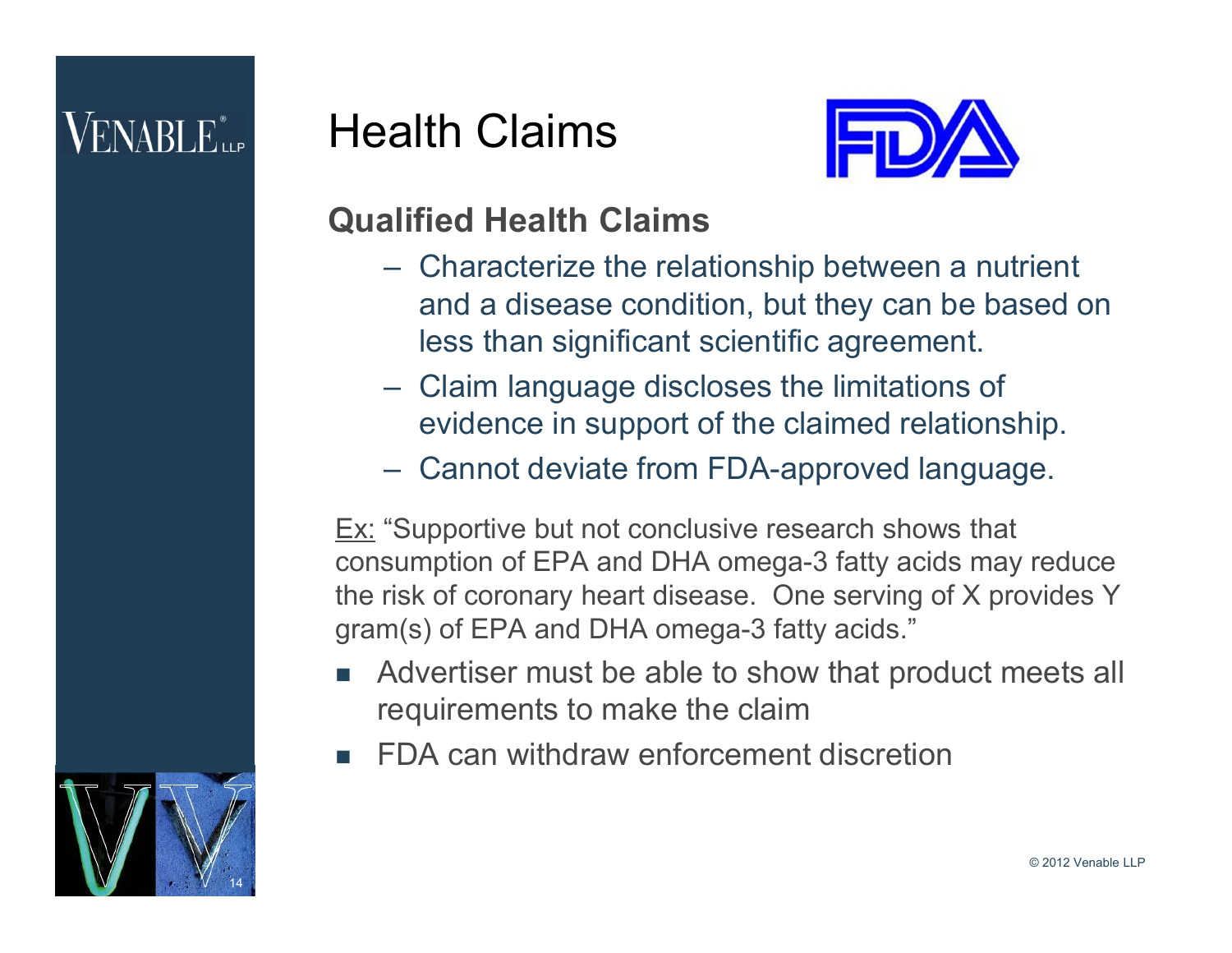### Nutrient Content Claims



Nutrient Content Claims characterize the level of nutrients in a product. E.g., "low fat," "low sodium," "excellent source of vitamin C".

- Examples of nutrient content claims that are not approved by FDA:
	- "Low carb," or any similar claim. Even a product name such as "Carb-Low" *may* trigger enforcement as an impermissible implied claim.
	- Synonyms for approved claims that have not been specifically approved by the agency.



**SODIUM** 

 Advertiser must be able to show that product meets all requirements to make the claim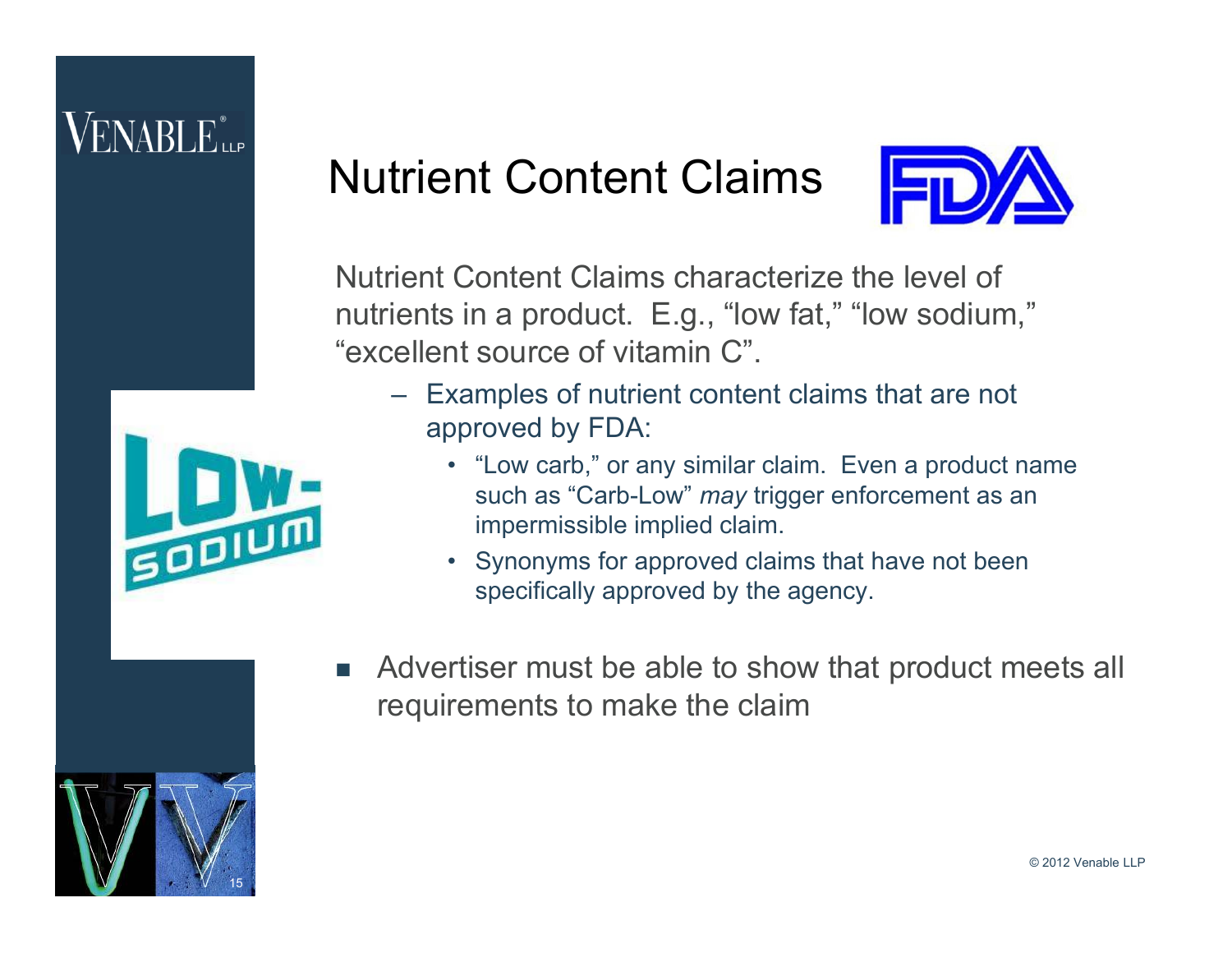### Comparative Claims





- **FTC View:** 
	- Comparative claims are permissible.
	- Must be comparing like products– requires clarity to avoid deception of the consumer.
	- Advertiser's responsibility to be able to substantiate.
- Competitors:
	- Litigation: The Lanham Act, Section 43(a)
	- Self-Regulation: National Advertising Division of the Council of Better Business Bureau (NAD)
	- Potential for significant legal expenses.

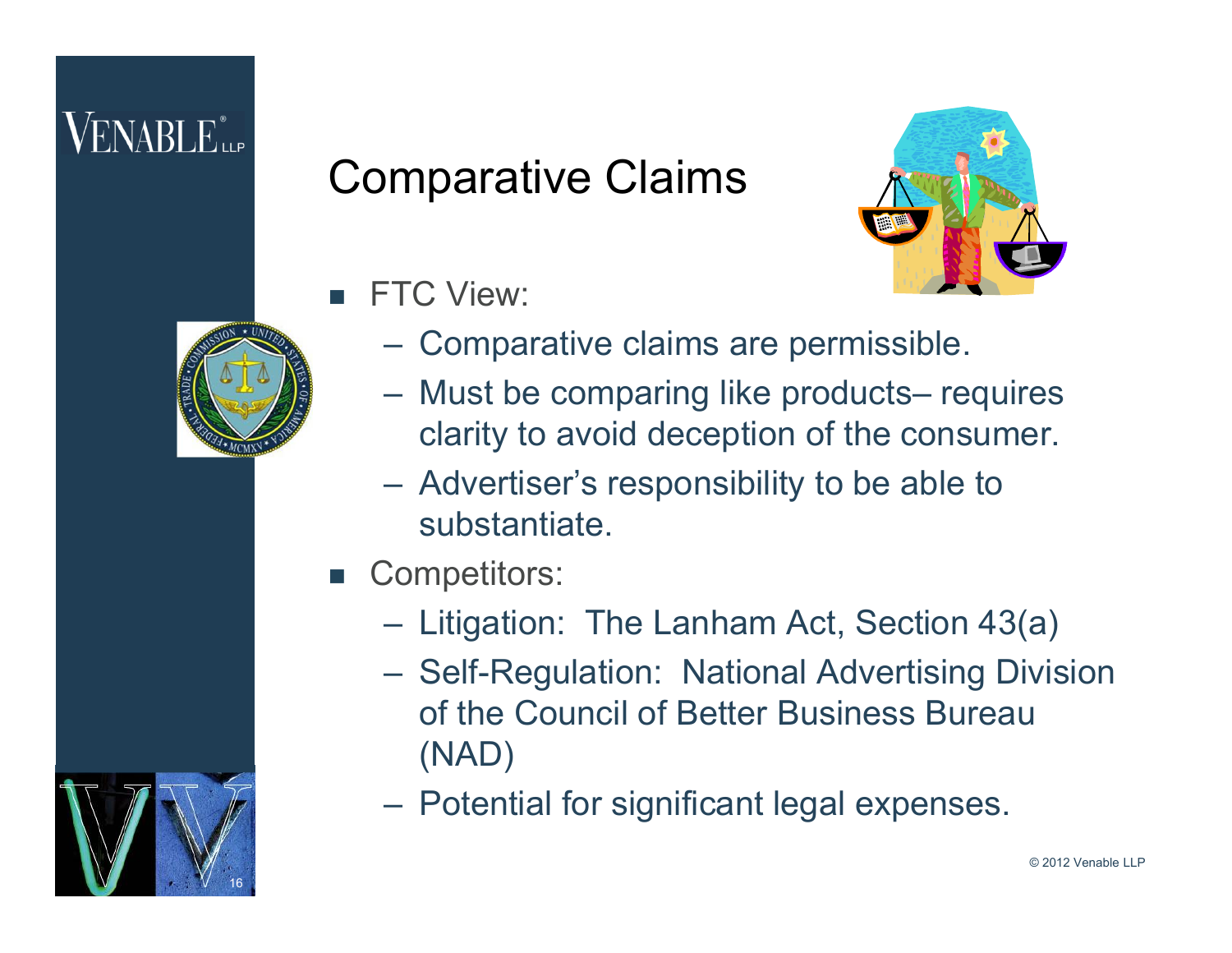### VENABLE<sup>®</sup>

### Claim Substantiation



#### ■ What you don't know (or what you *think* you know) can hurt you



© 2012 Venable LLP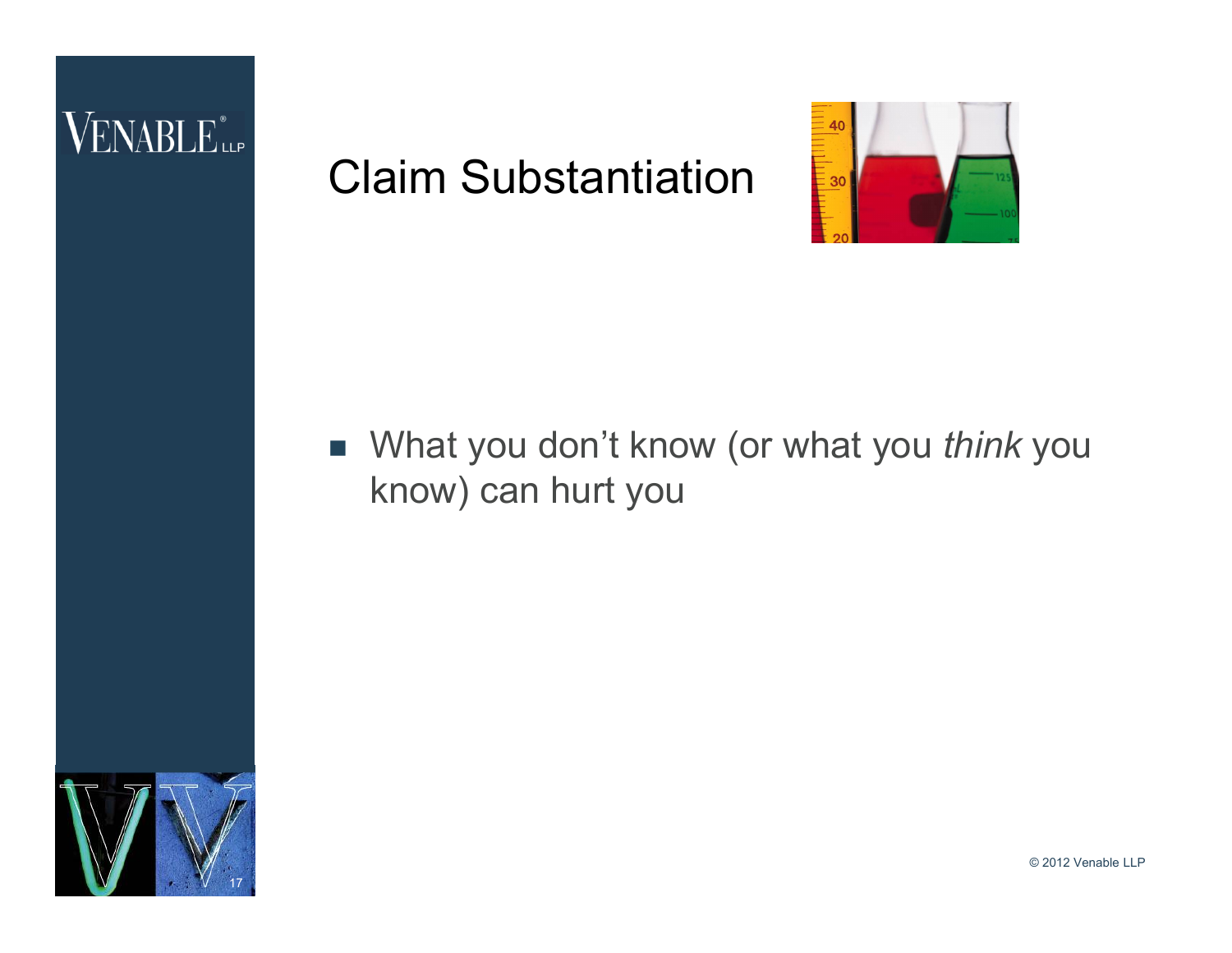### ENABLE...

### Claim Substantiation



**FTC and FDA require "competent and reliable** scientific evidence" to substantiate all claims used in advertising and structure/function claims (for dietary supplements and foods)used on labels.

#### ■ "Competent and reliable scientific evidence" =

- Tests, analyses, research, studies, or other evidence based on the expertise of professionals in the relevant area,
- That have been conducted and evaluated in an objective manner by persons qualified to do so,
- $\triangleright$  Using procedures generally accepted in the profession to yield accurate and reliable results.

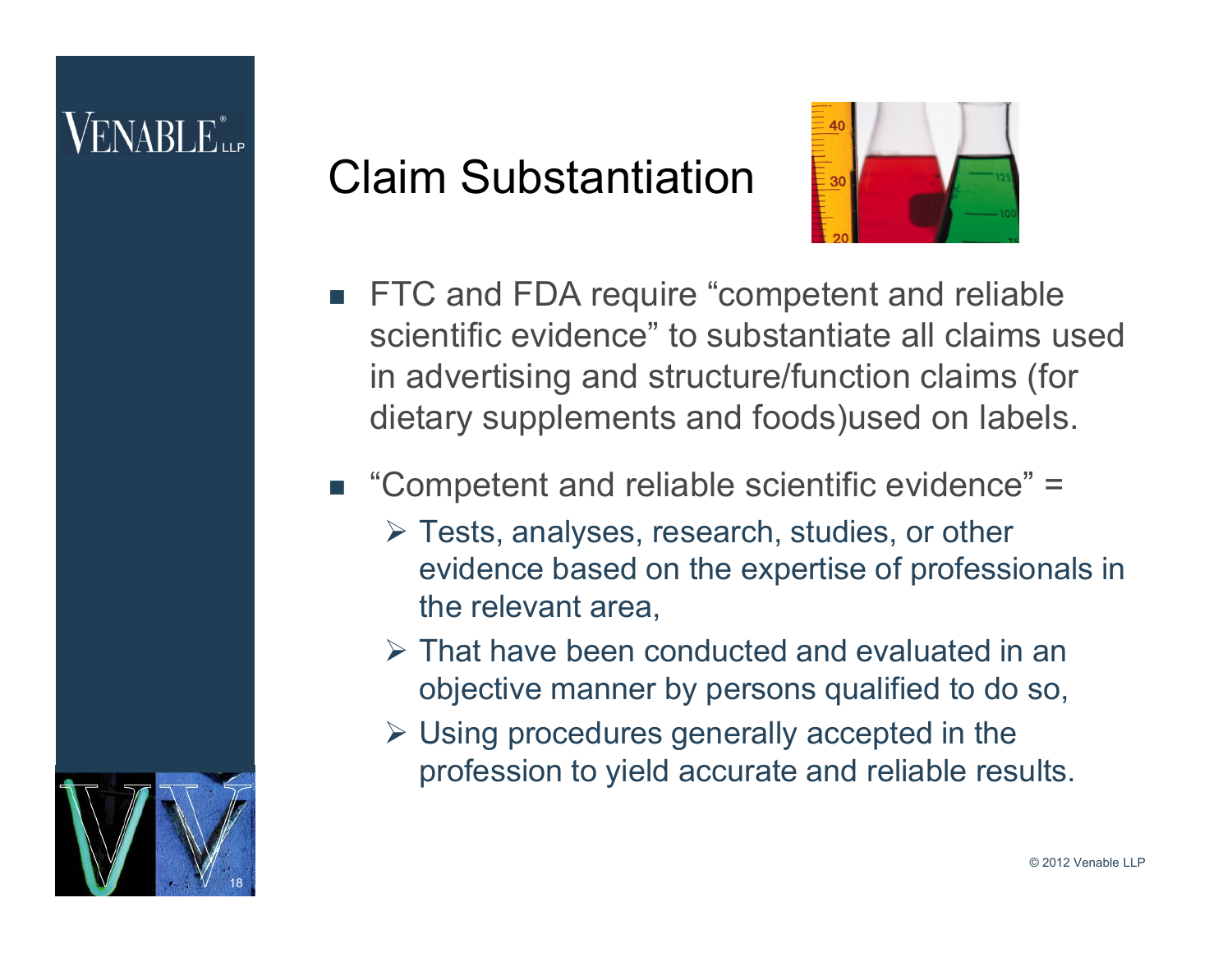19

### Claim Substantiation



- Factors Affecting Required Levels of Substantiation:
	- Type of product
	- Type of claim
	- Context in which claim is used
	- Benefits of truthful claim
	- Consequences of false claim
	- What qualified experts in field believe is reasonable
	- Is specific level of support stated or suggested in the claim?

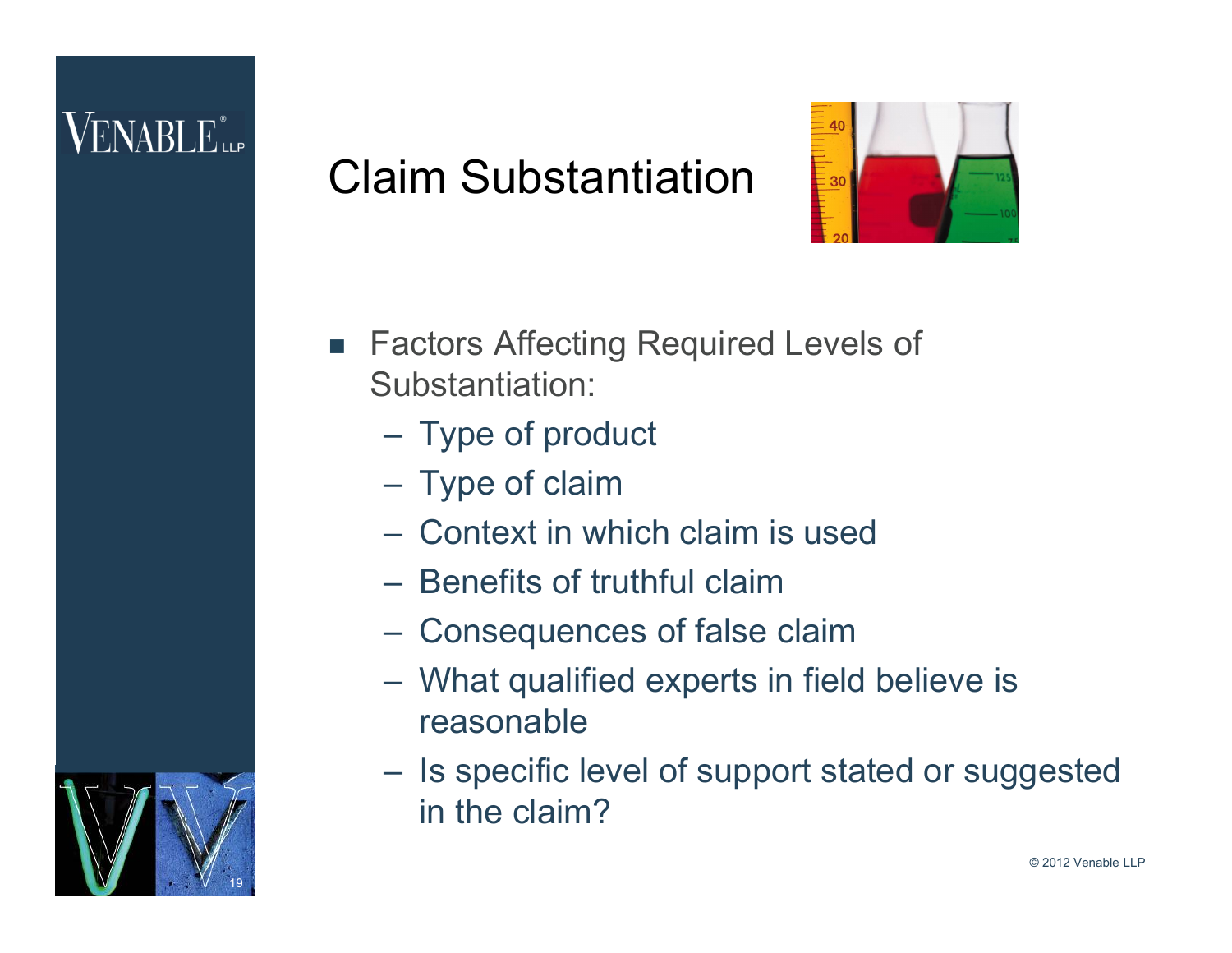### Claim Substantiation



- **Advertising Claims** 
	- If you make an establishment claim that characterizes the amount of science you possess, you must actually have that amount
		- E.g., Clinical studies show that ingredient X has Y effect
	- For claims that do not suggest that a certain level of support exists for a claim, the level of scientific support necessary depends on the amount of research experts in the field would consider adequate to establish the claim's truthfulness.

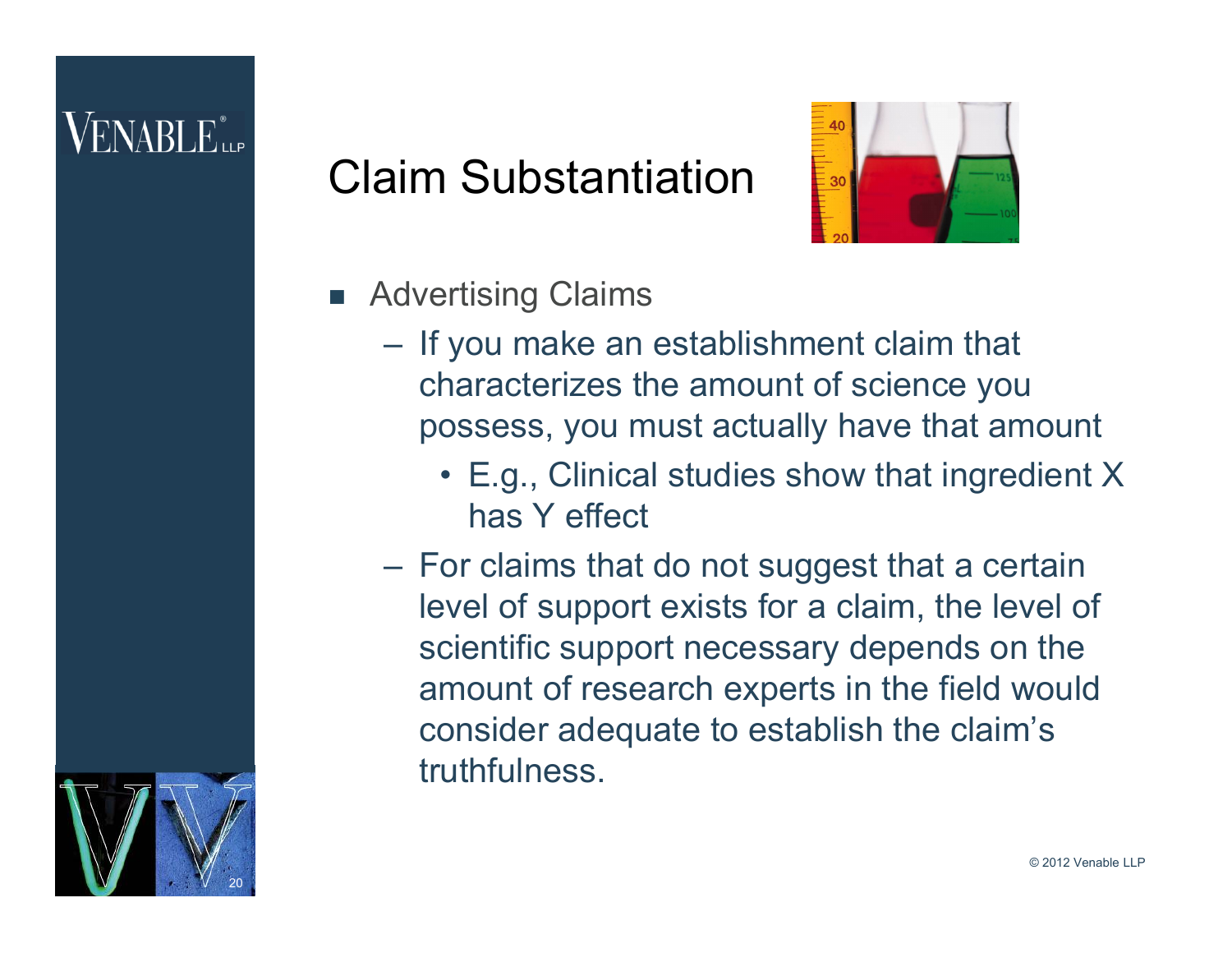### Claim Substantiation



- In considering the number and type of studies required to substantiate a claim, advertisers should consider:
	- 1. The meaning(s) of the claims being made, express and implied;
	- 2. The relationship of the evidence to the claim;
	- 3. The quality of the evidence; and
	- 4. The totality of the evidence.
	- 5. Accepted norms in the relevant research field.

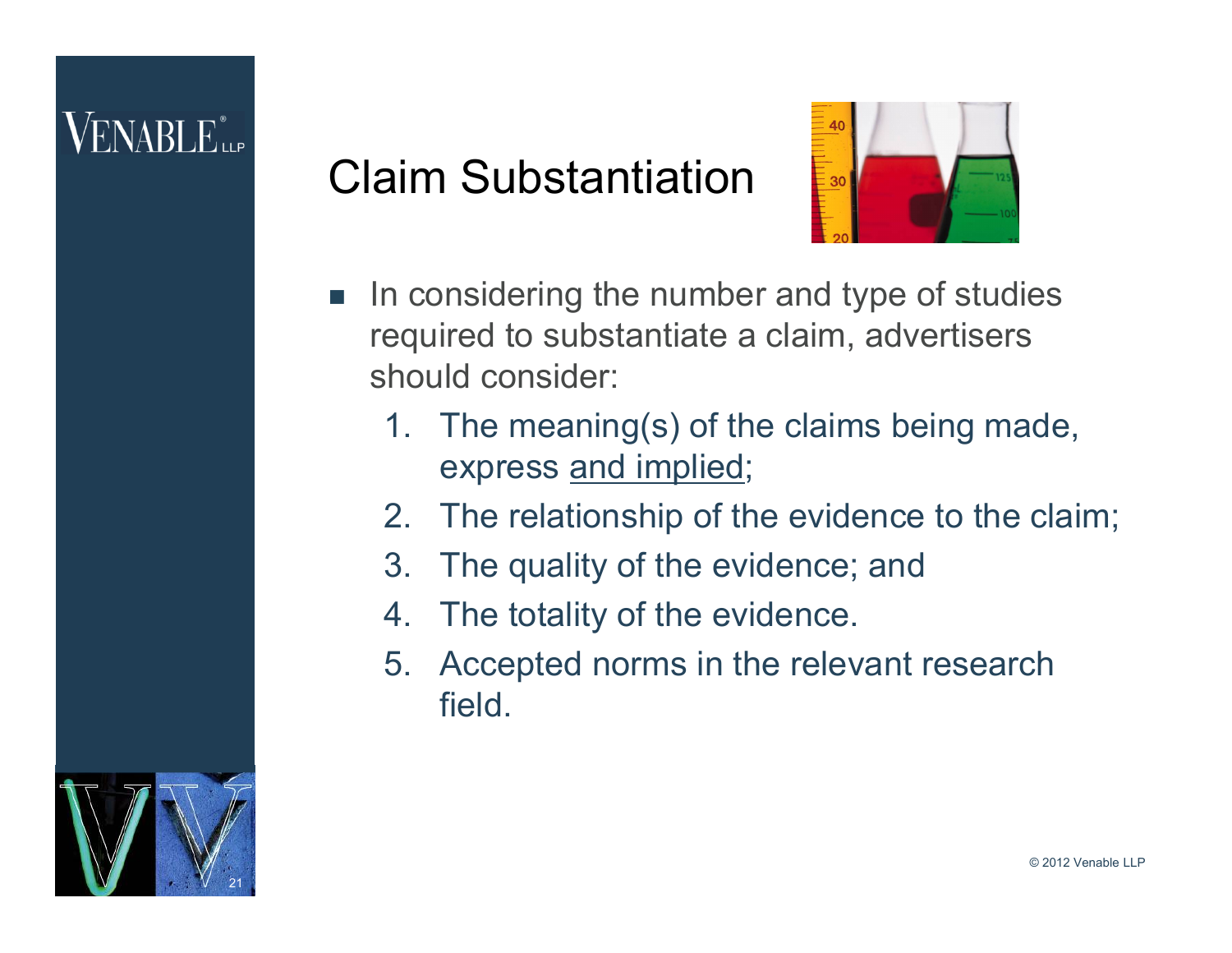### ENABLE...

### Claim Substantiation



#### **Acceptable Scientific Evidence:**

- $\triangleright$  Well-controlled, double-blind studies are likely to be given more weight than non-blind studies;
- $\triangleright$  Longer-term studies are better than short-term studies;
- Study's result should be statistically *and clinically* significant;
- $\triangleright$  Nature and quality of the written report is important;
- $\triangleright$  Studies published in reputable peer-reviewed scientific journals are looked upon with favor;
- $\triangleright$  Studies not published in peer-reviewed journals may be used to substantiate claims if they would be considered properly designed and controlled by experts in the field.

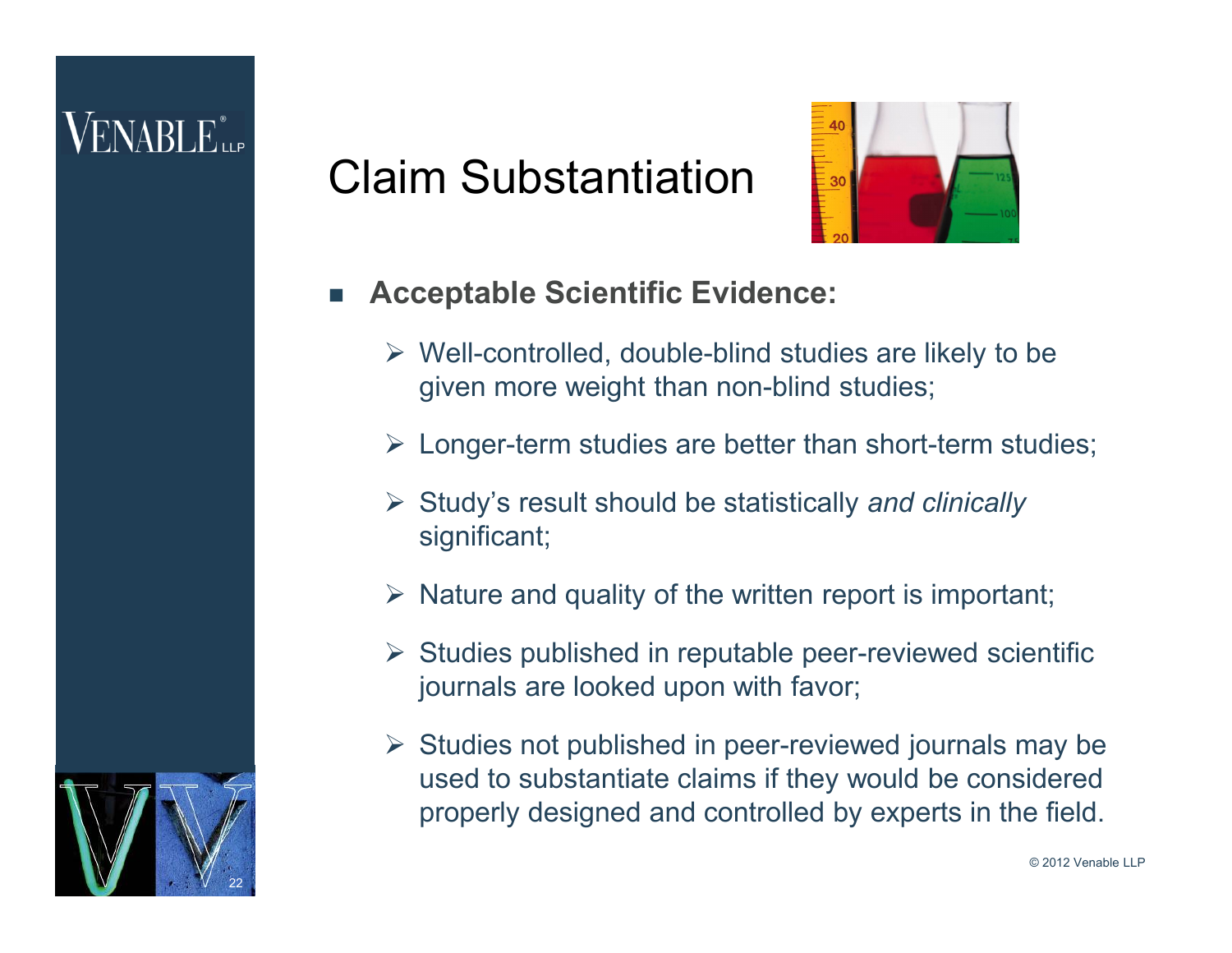### ENABLE...

23

### Claim Substantiation



#### **Scientific Evidence Must Be Relevant**

- Evidence must be relevant to specific claim
- Study endpoints must match claim
	- Ensure that you understand meaning of claim to determine what endpoints are relevant.
- Consider: dose, dosage form, route of administration, formulation, total length of exposure, frequency of exposure, study population
- Foreign Research
	- As a general matter OK, but…
	- Note that differences between populations, such as differences in diet, general health, or patterns of use, could confound results.

© 2012 Venable LLP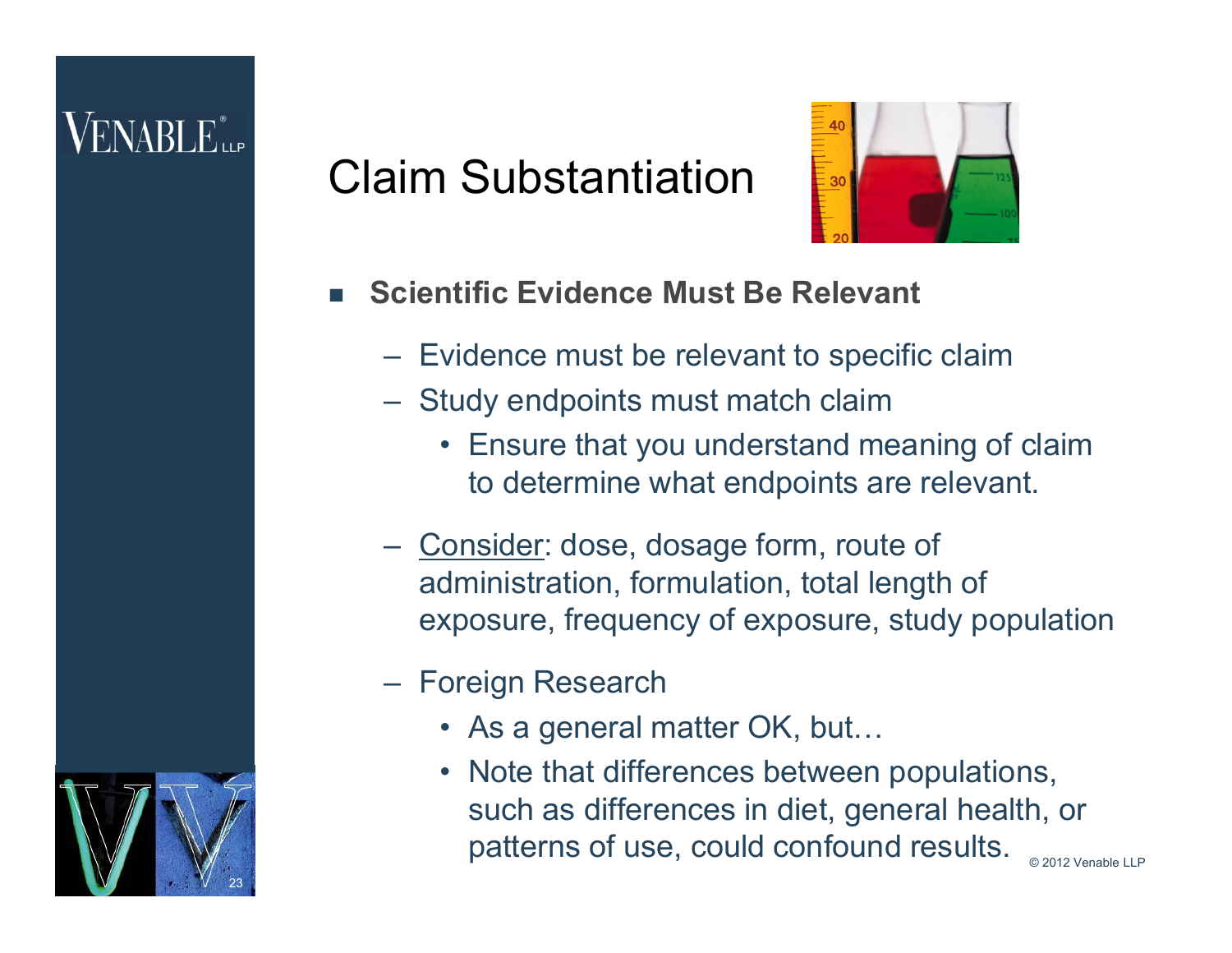### Claim Substantiation



#### **Issues with Other Types of Scientific Evidence**

- FDA View: Alone, items listed below generally will not substantiate claims:
	- Animal Studies– best is based on data from studies in appropriate animal models, on data that have been reproduced in different laboratories, and on data that give a statistically significant dose-response relationship.
	- *In vitro* Studies– best is based on data that have been reproduced in different laboratories.
	- Testimonial/Anecdotal Evidence– "honest opinion" not enough (discussed later)
	- Meta-analysis– may identify relevant reports, which may provide substantiation
	- Product monographs– may provide background information useful to understand relationship between substance and claimed effect

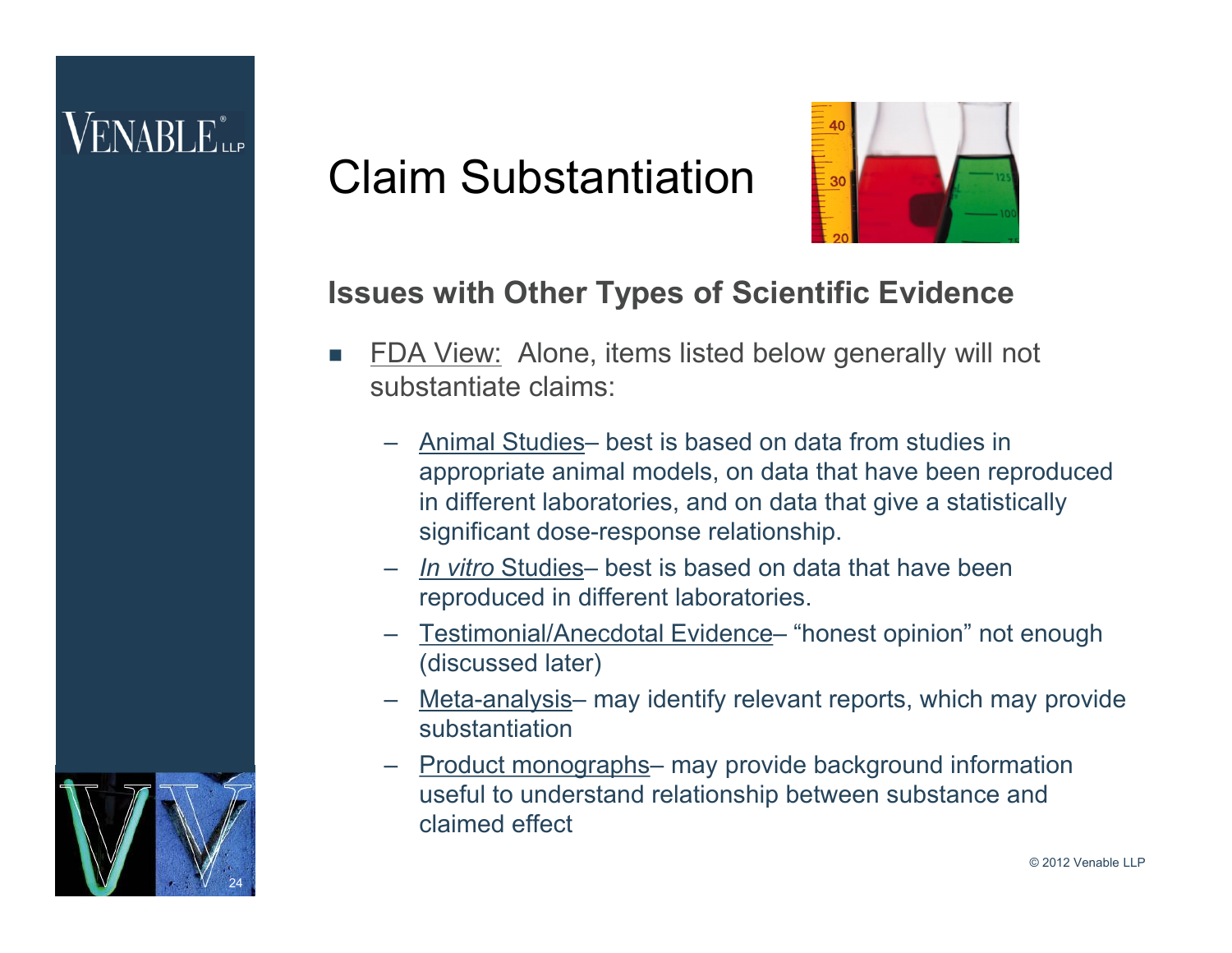### Claim Substantiation



#### **Anecdotal, Traditional and Historical Use**

- Anecdotal evidence, *alone*, cannot be used to substantiate a claim even if an individual's experience is true.
- Anecdotal evidence, however, *in connection with* a few well-controlled studies may be sufficient to substantiate a claim.
- A claim based solely on traditional and historical use must so state.
- Traditional and historical claims for serious diseases are not permitted.

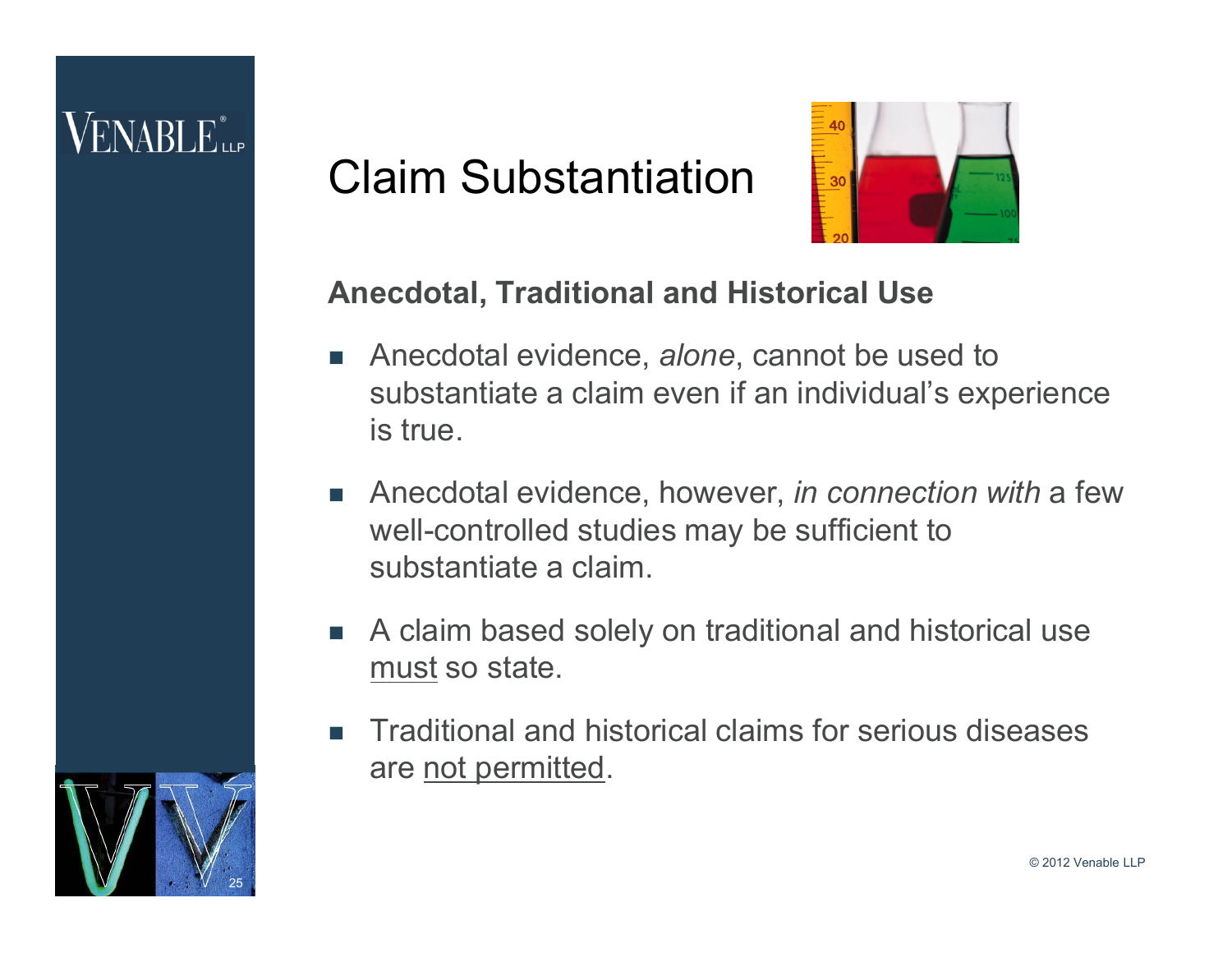### Claim Substantiation



#### **Claims Based on Traditional and Historical Use**

- Present in way that consumers understand that sole basis for claim is a history of use of product for a particular purpose.
- Dosage form, route of administration, and the like, must match the traditional use.
- Some claims may not be used, even if qualified:
	- Claims that present substantial risk of injury to consumer health or safety if unfounded
		- Could lead consumer to forego proven treatments and selfmedicate for serious condition
		- Permissible: "Ancient folklore remedy used for centuries by Native Americans to aid digestion."
		- Impermissible: "American folk remedy for shrinking tumors."

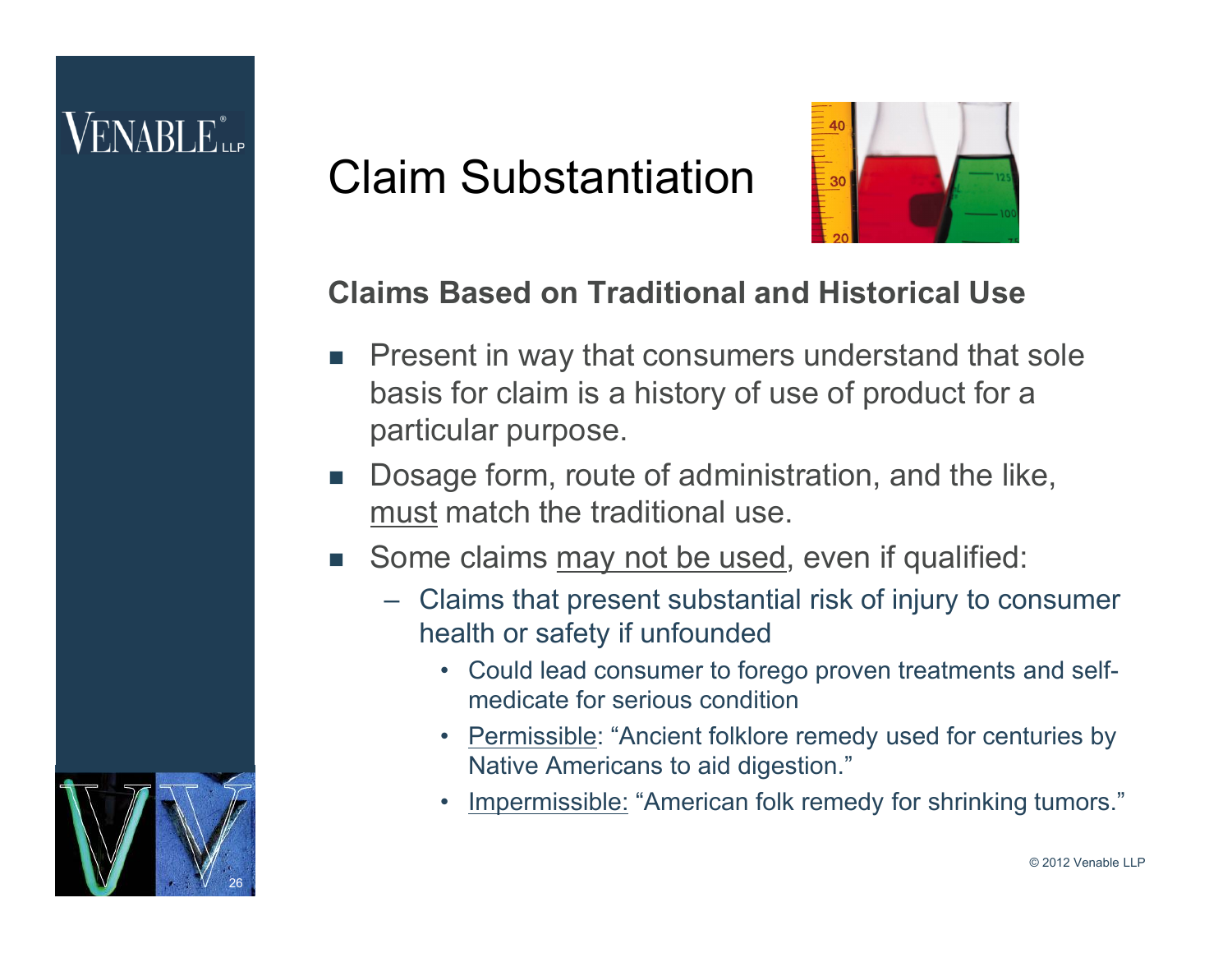### Special Considerations for **Comparative Claims**

- Take caution in providing editorial comment on the comparative formulations. Preference is to not name the comparative products.
- **Nust have hard data to substantiate market-based** claims, and citation to source is best practice
	- E.g., "#1 calcium brand--more than twice as many customers as #2 brand"
- **Performance claims typically require head-to-head** studies to substantiate
	- E.g., "Absorbs 2 times faster than X form of ingredient"

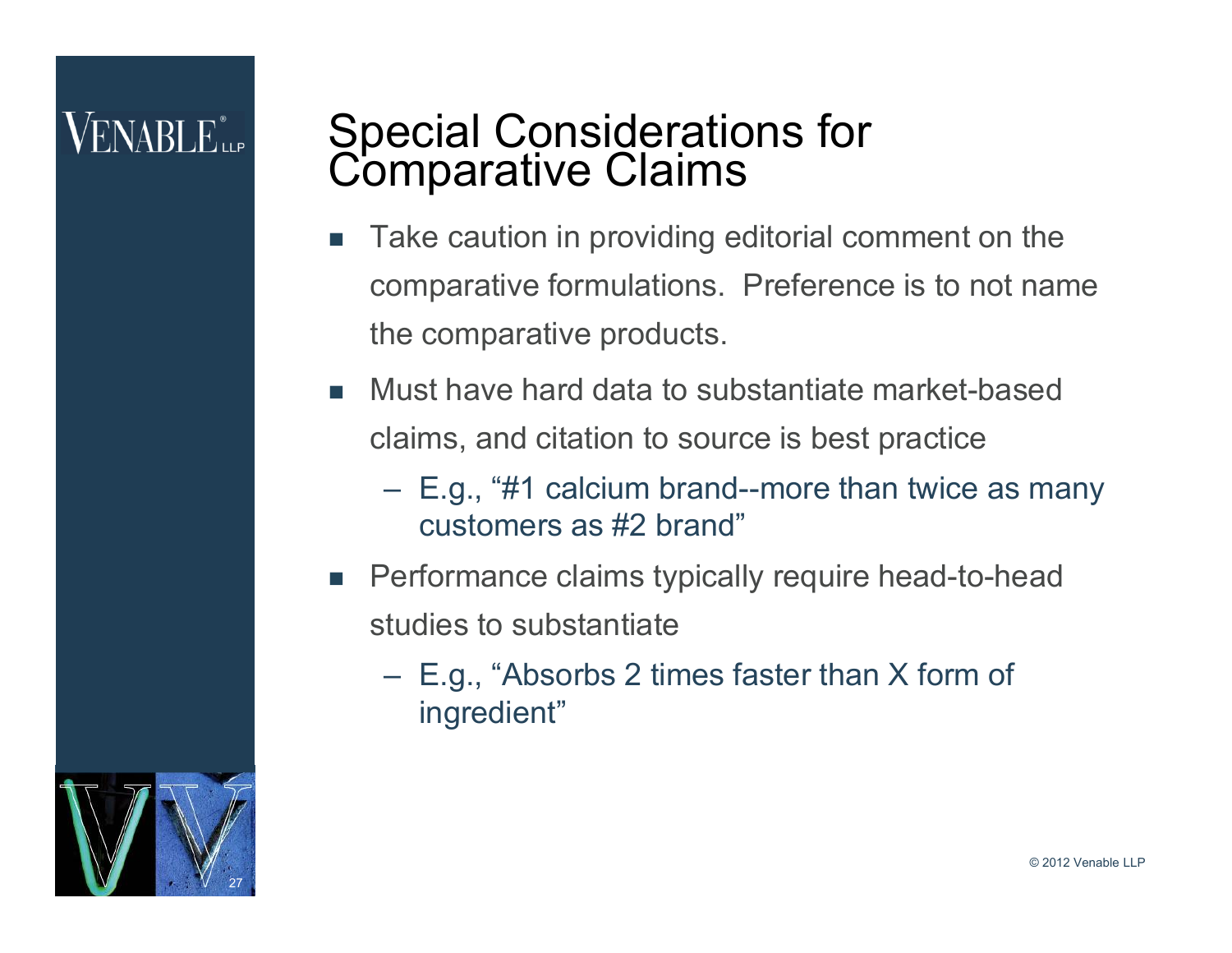### Context Is Key

- The context in which the claim appears is extremely important
- In a vacuum, the claim may not be problematic. But in context, a claim can become an implied claim
	- *E.g.,* "We use superior ingredients in our products"
	- Same claim, used next to a photo of a competitor's product

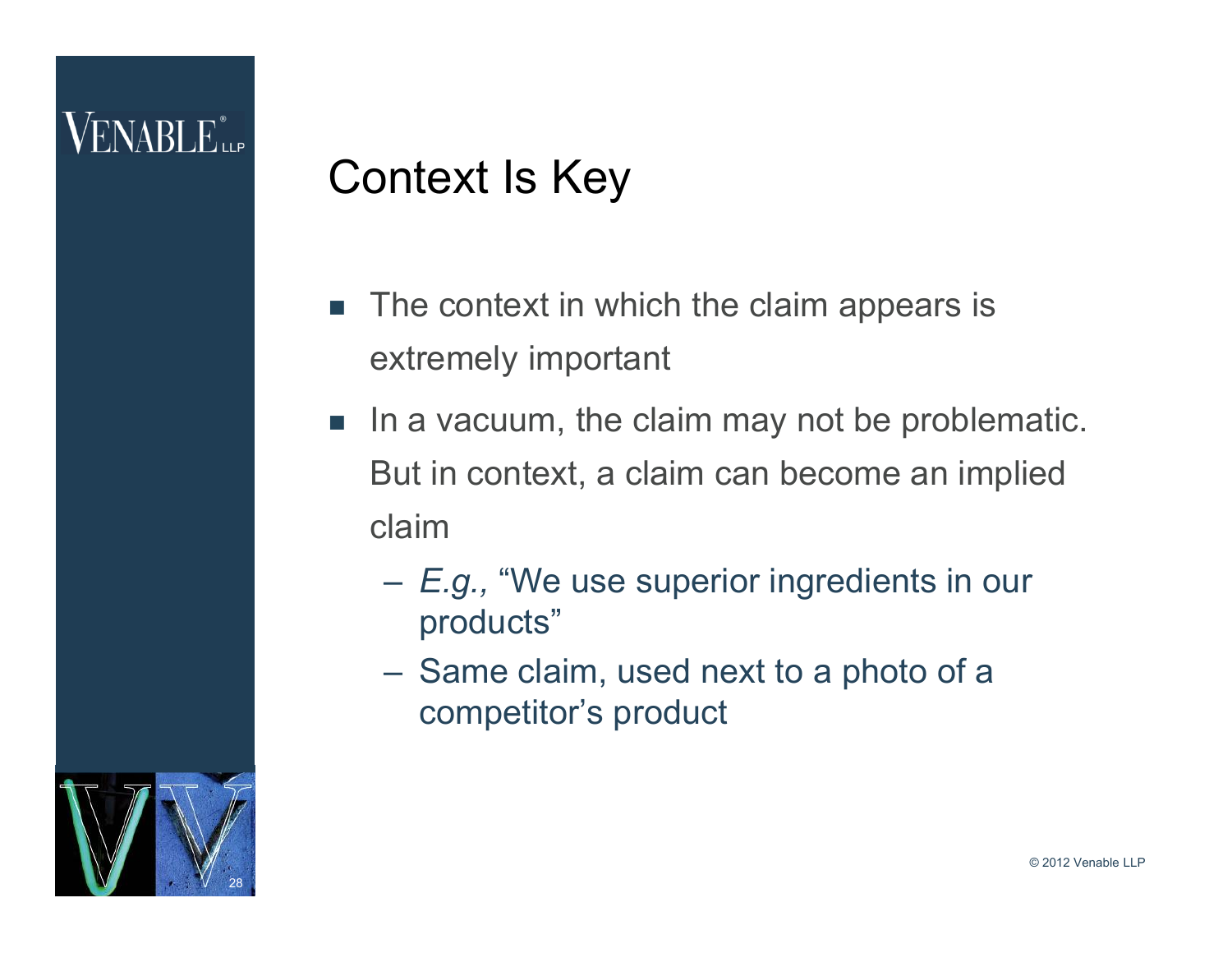29

### Testimonials and Expert **Endorsements**



- Testimonials and expert endorsements for supplements that pertain to the health benefits of a product **must be substantiated as though they were made by the marketer itself, or properly disclaimed**.
- A testimonial or endorsement must represent the experience that a typical consumer can expect with the product, or be properly disclaimed
	- There is no personal opinion exception.
	- Must reflect the honest opinions, findings, beliefs, or experience of the endorser.
	- Any material connection between the endorser and the seller must be disclosed.

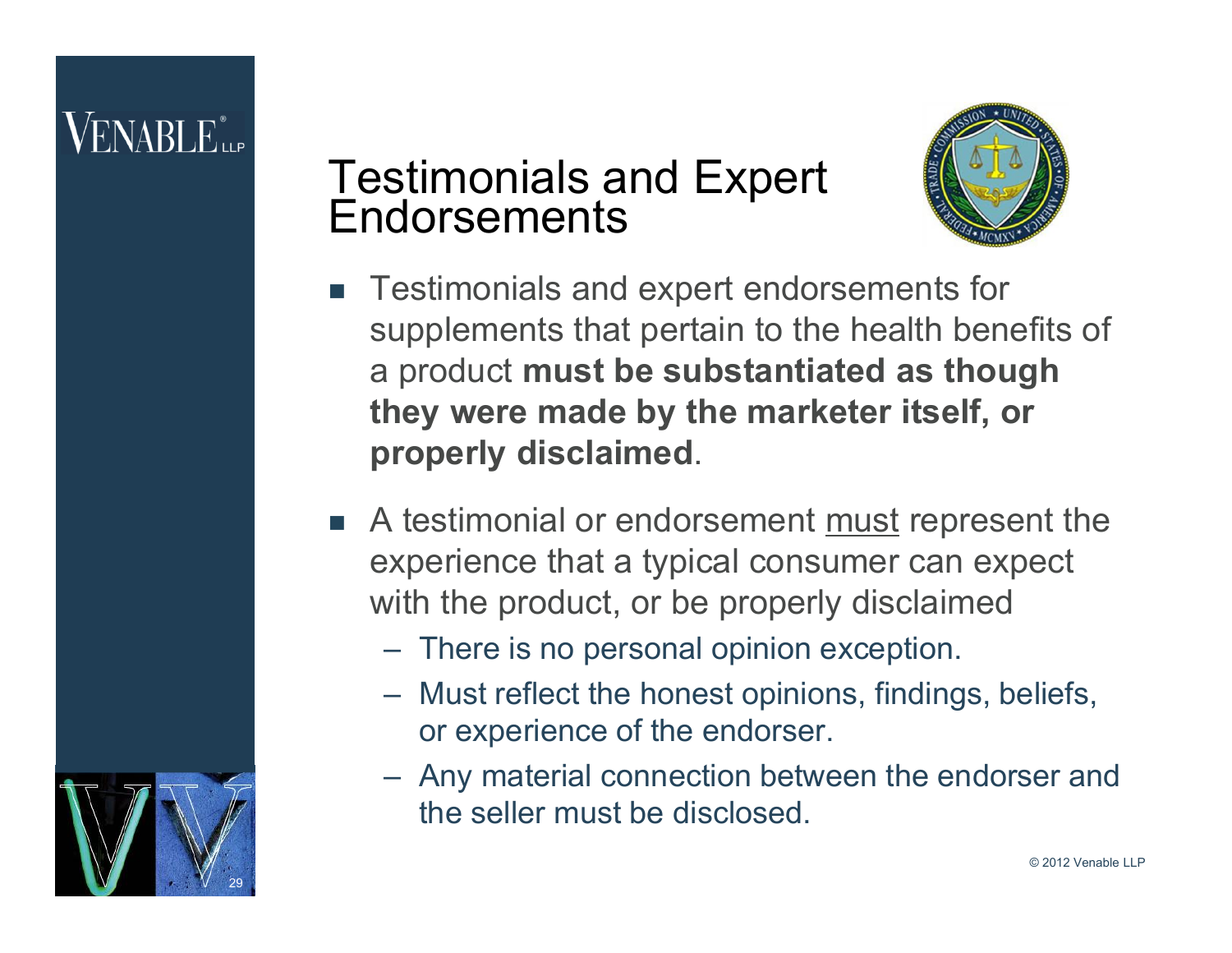30

#### Testimonials and Expert **Endorsements**



#### **Disclaimers: FTC's View**

- If a marketer's substantiation does not demonstrate that the results attested to in a testimonial are representative, then a clear and conspicuous disclaimer is necessary.
- Marketer should either state what the generally expected results would be or indicate that the consumer should not expect to experience attested results.
	- *E.g.,* On average, subjects reported positive effect on joint health after 12 weeks of use.
	- Vague disclaimers like "results may vary" are likely to be insufficient.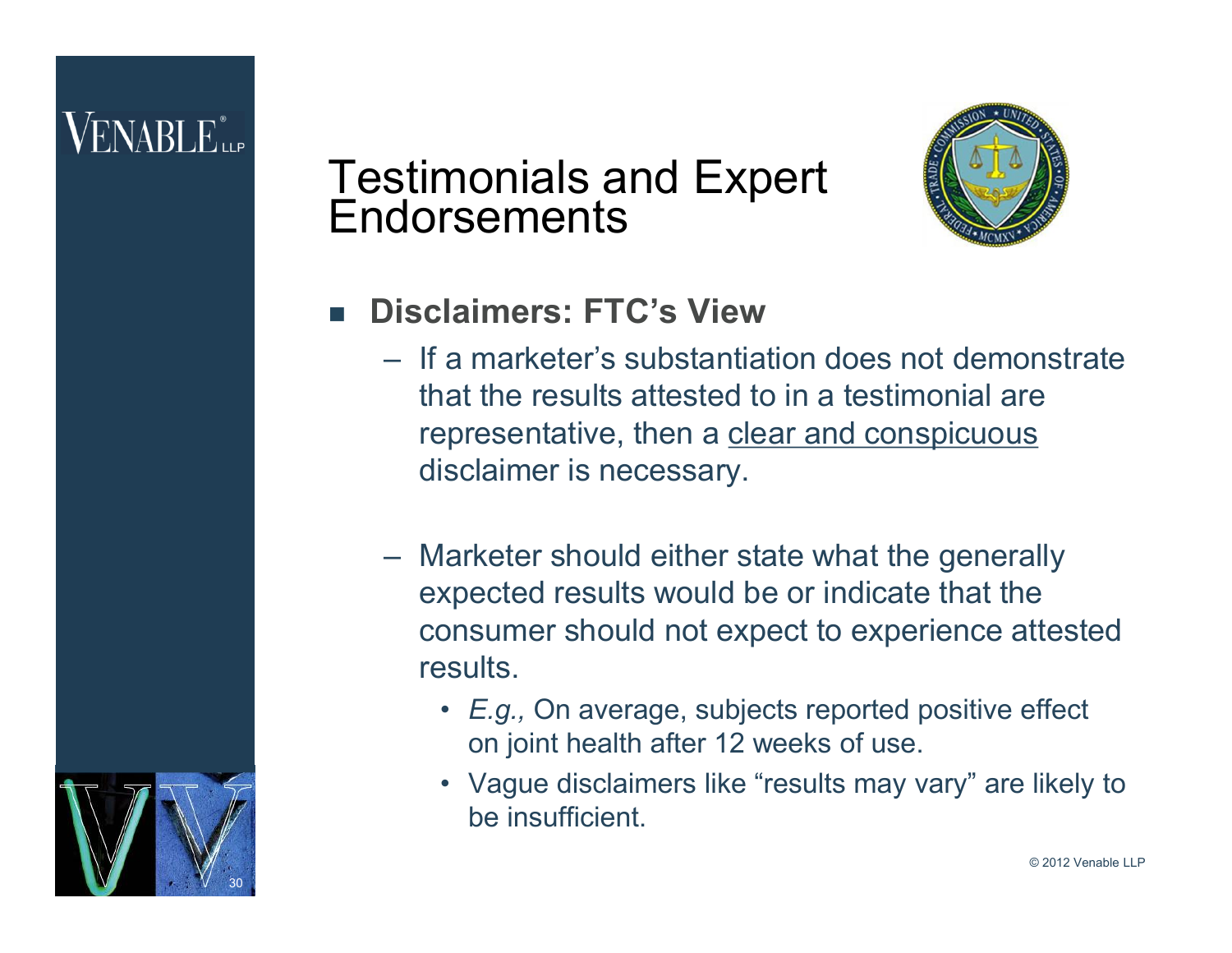#### Testimonials and Expert **Endorsements**



- **3 Ways a Testimonial Can Be Deceptive:** (an example: weight-loss)
	- 1. Endorser may not have experienced the reported result.
	- 2. Weight loss may be attributable to other factors, such as diet, exercise, or lifestyle changes.
	- 3. If testimonial claiming extreme and atypical weight loss is presented as typical and ordinary, it is likely to be deceptive without an indication of the more modest weight loss results that the typical user would experience.

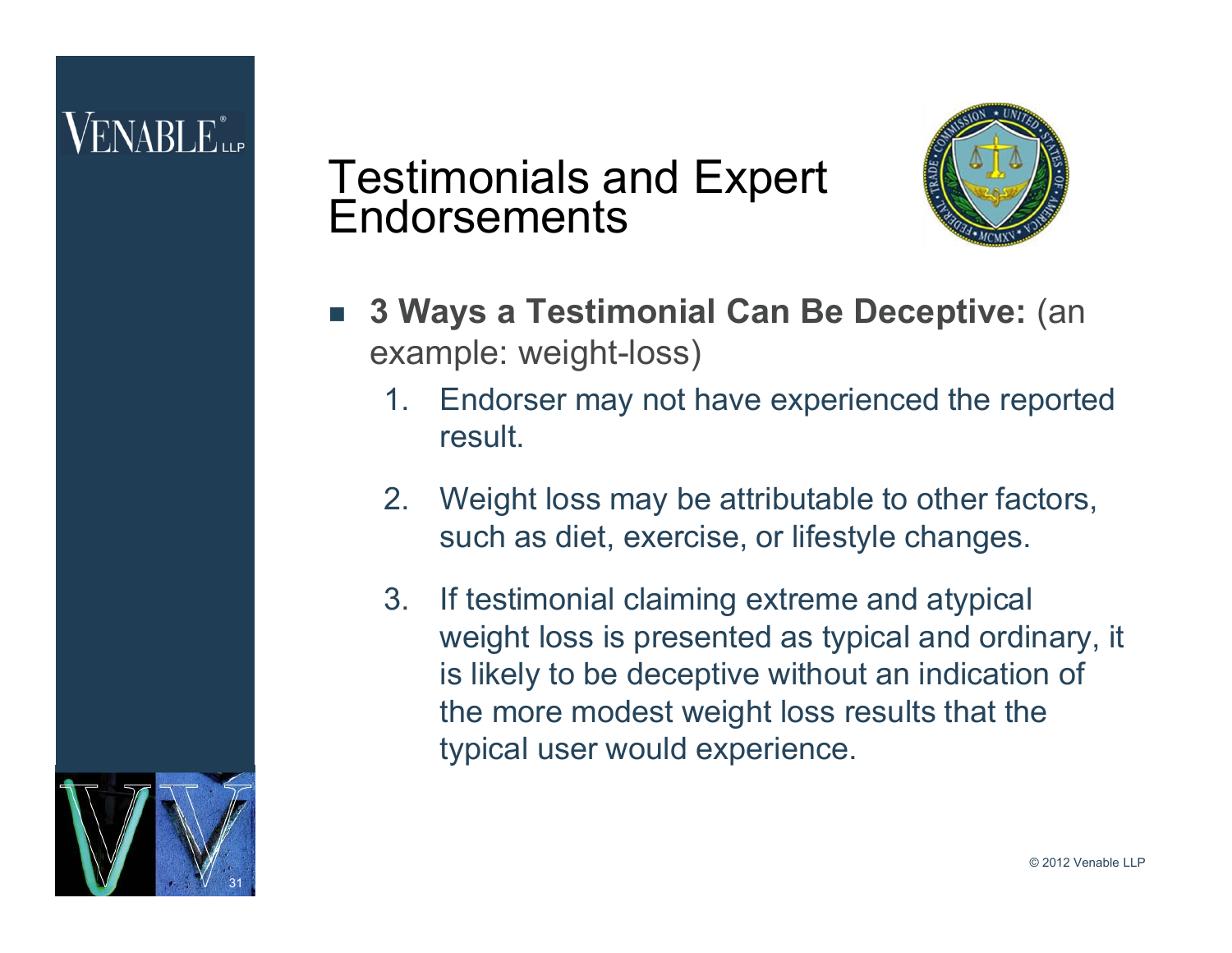#### Testimonials and Expert **Endorsements**



- **Expert Endorsements**
	- Experts qualifications must give the expertise he is represented as possessing.
	- An expert must have a reasonable basis for his/her opinion.
	- Expert's endorsement must be supported by an actual exercise of his expertise in evaluating the product features or characteristics with respect to which he is an expert and which are both relevant to an ordinary consumer's use of or experience with the product and are also available to the ordinary consumer.

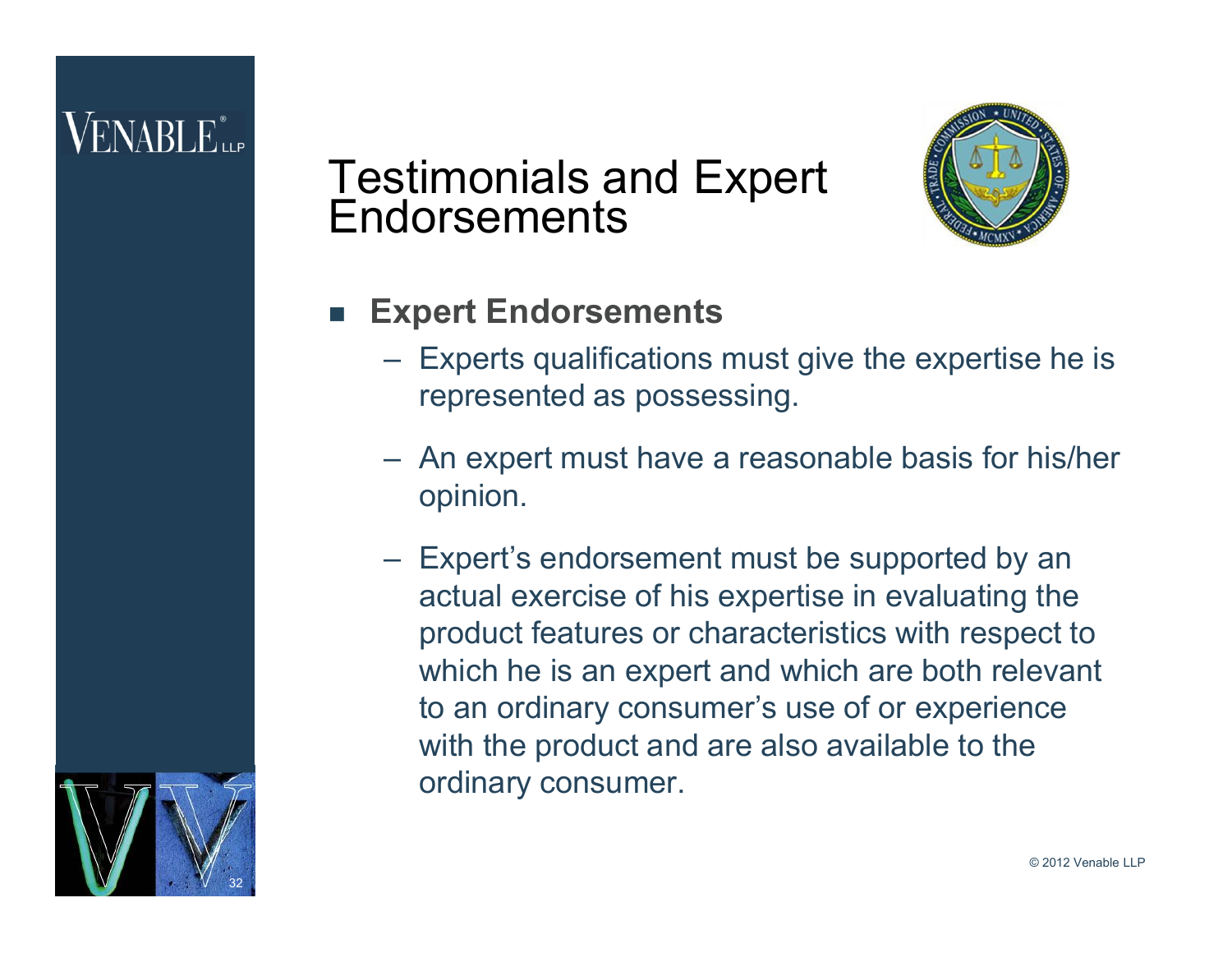### What Does Your Study *Really* Show?

- Taking leaps in logic or "connecting the dots" is one of the most frequent mistakes companies make
	- Your study shows that the product does A
	- You know that A is associated with B
	- Therefore you claim that the product does B
- **Using studies that do not match your product** exactly in terms of dosage, route of administration, directions for use is another big mistake

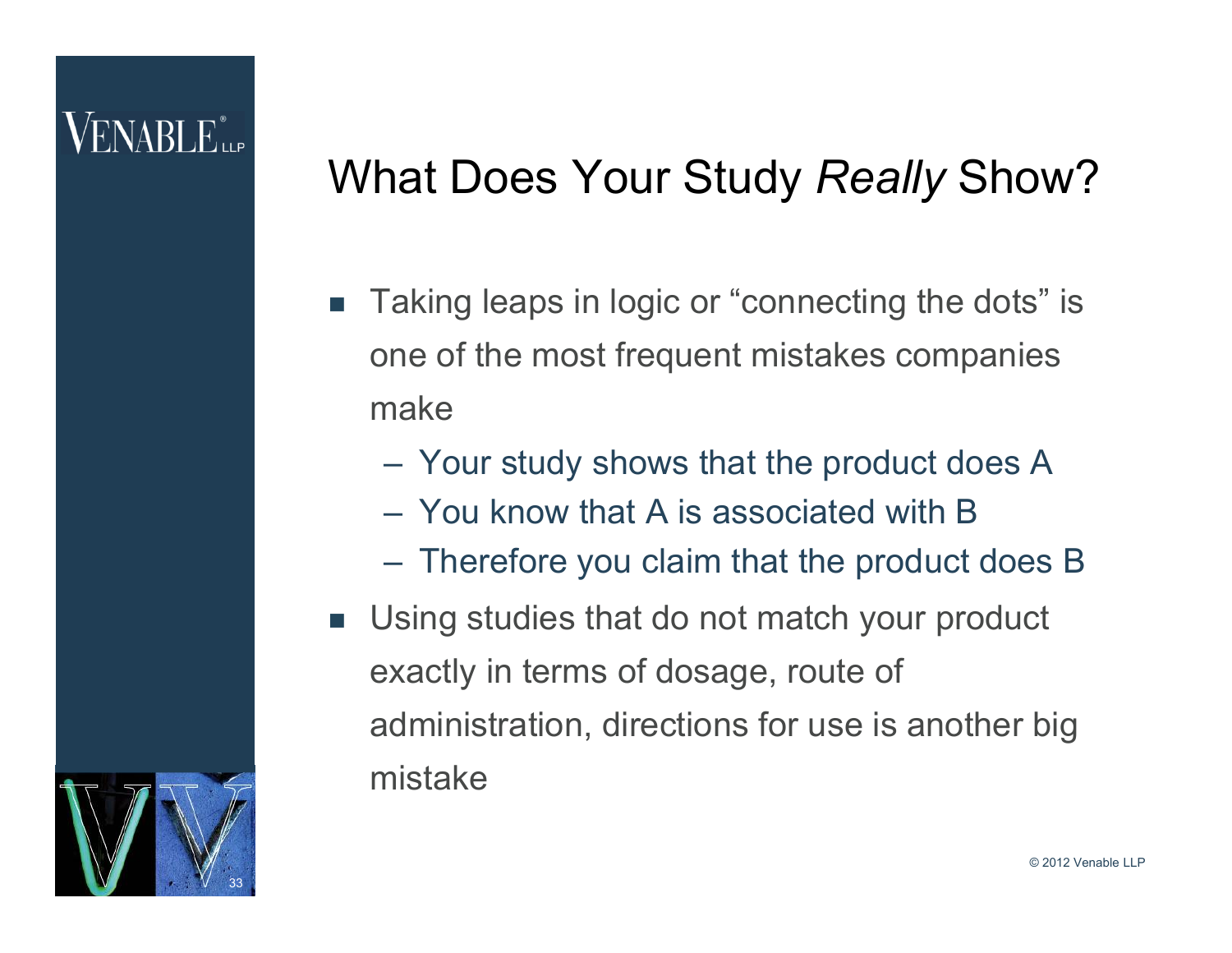### VENABLE"

### What Does Your Study *Really* Show?

- Was your study conducted on the final product formulation, or just one or more ingredients?
	- Claims based on study that tested only one ingredient should state so:
		- Ingredient X may help support liver health
	- You should be able to demonstrate that the presence of additional ingredients in your product does not change the effectiveness of individual ingredients

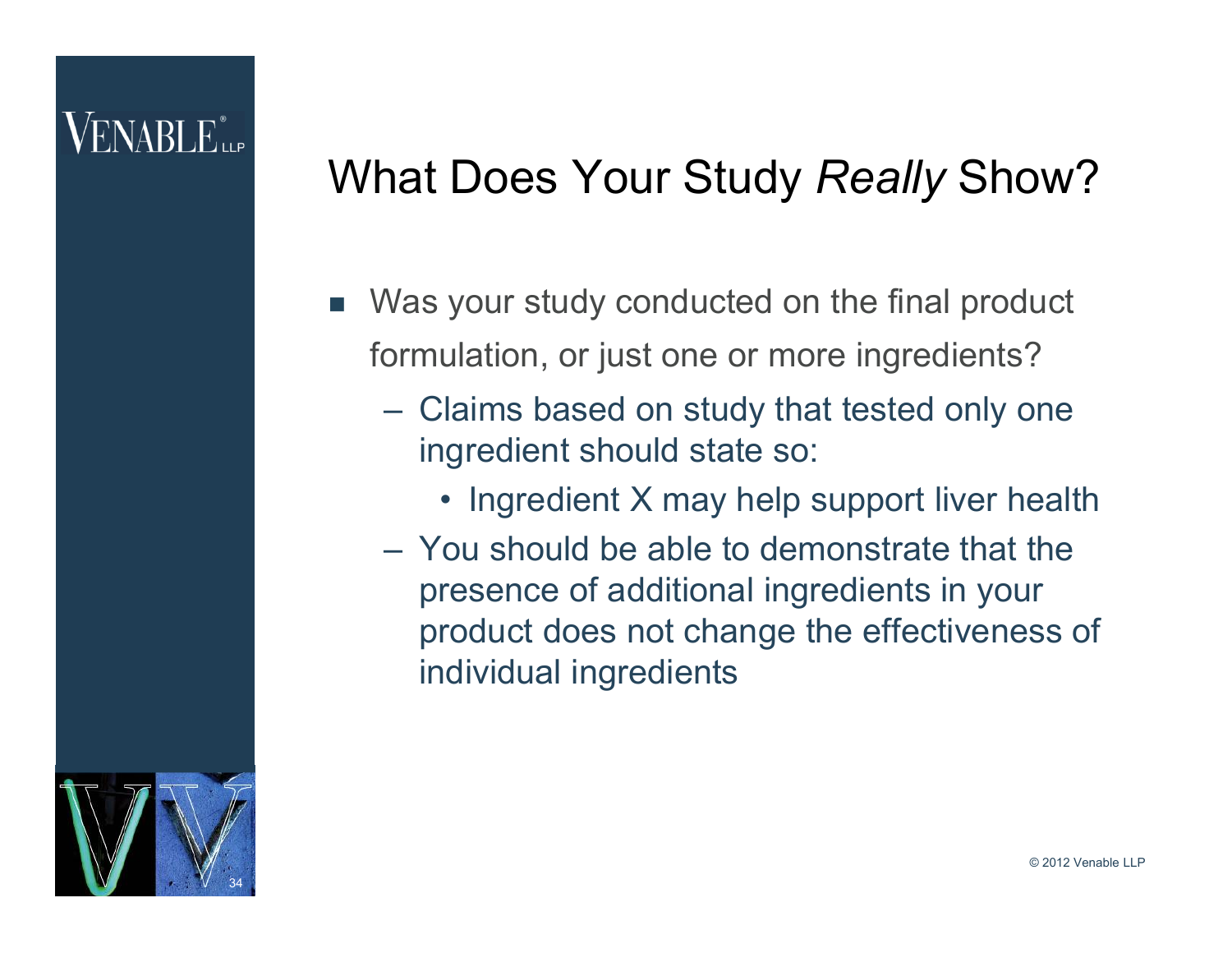### Beware of These Hazards:

- Website reviews posted by customers
- Social Media (*e.g.,* Facebook pages)
- **Guarantees**
- Doctor-recommended claims
- **Study results statistically, but not clinically,** significant

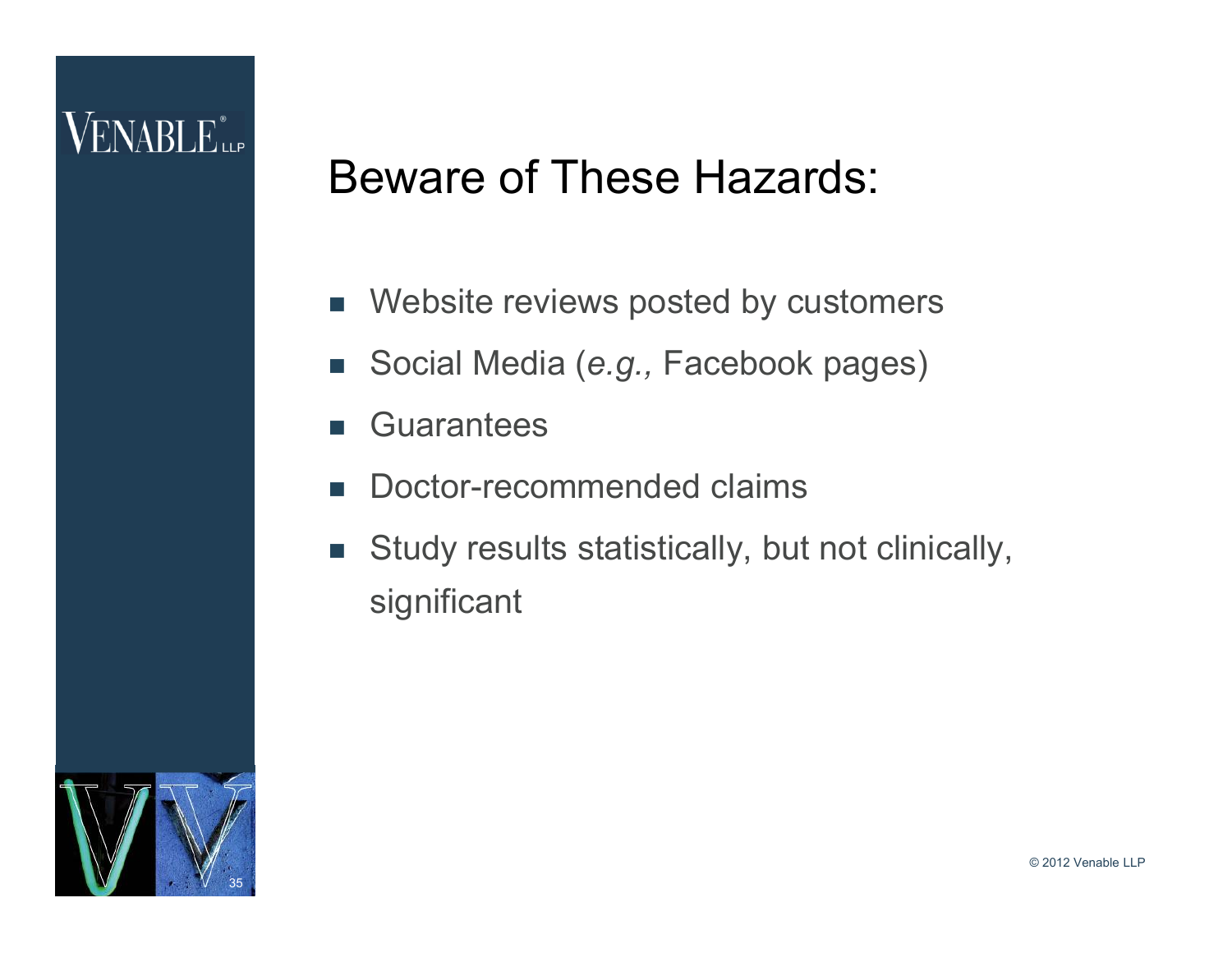### VENABLE"

### Customer Reviews and Social Media

- By allowing a customer review on its website or social media site (*e.g.,* Facebook page), a company implicitly adopts the statement and is considered to make the claim itself
- Must be able to substantiate underlying claim
- Claim must be appropriate for product category (*e.g.,* No disease claims for dietary supplement products)

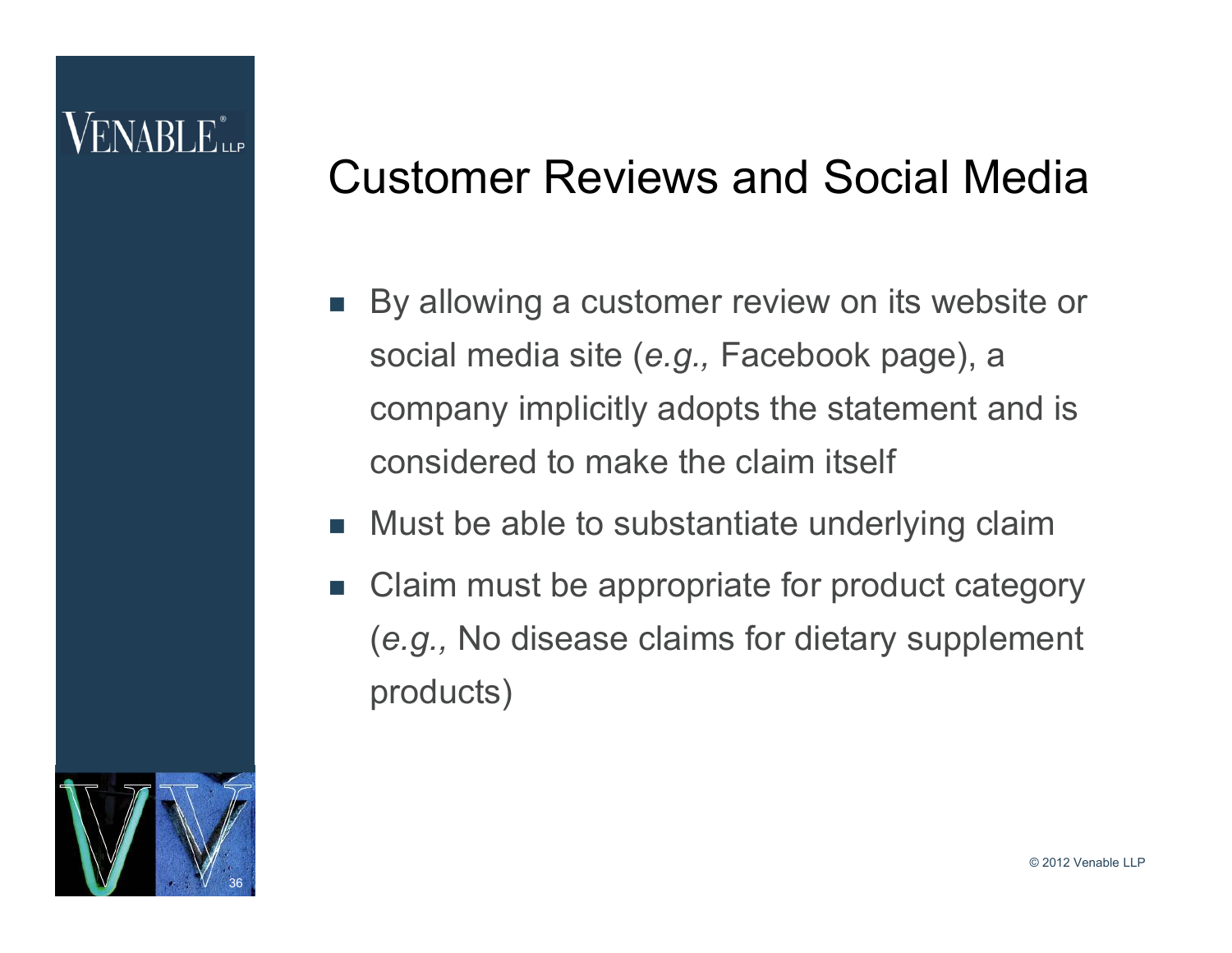### **Guarantees**

- Regulated by FTC
- Context of Claim:
- A. "14-Day Money-Back Guarantee"
- B. "Try it for 14 days. If you are not fully satisfied, we will give you your money back."
- C. "Guaranteed to see results in 14 days or your money back"

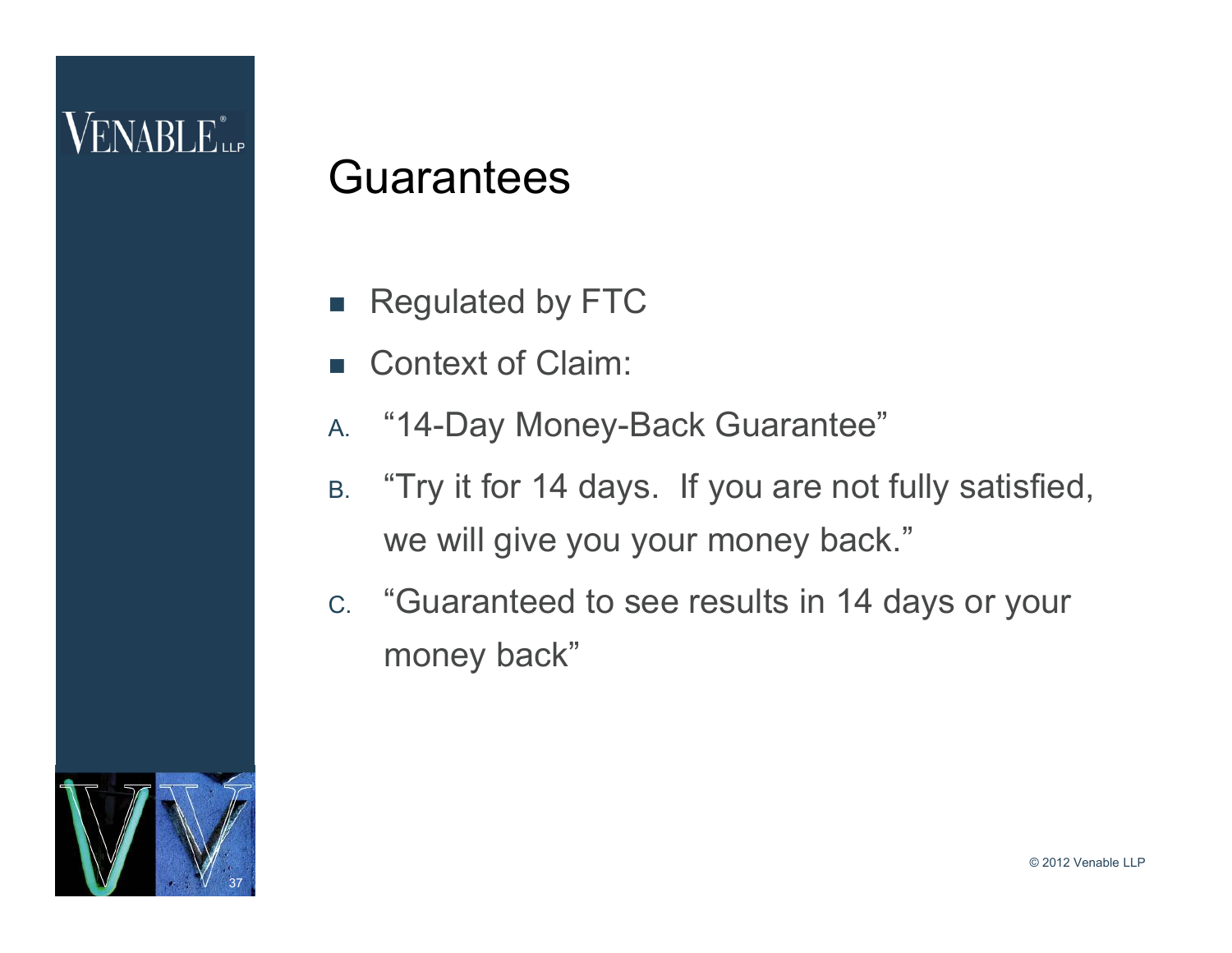# VENABLE"

### Doctor-Recommended Claims

- "Doctor recommended," "Dentist recommended," "#1 Doctor-Recommended Brand"
- The fact that the product is recommended by one or even a handful of doctors is not enough
- **Regulators expect a national survey of doctors concerning** their experience in their ordinary practice
- Survey should be random, statistically representative
- Highly recommend using company that specializes in surveys to design and conduct the survey, as the language of the survey and the way that the survey is conducted will be very important to regulators

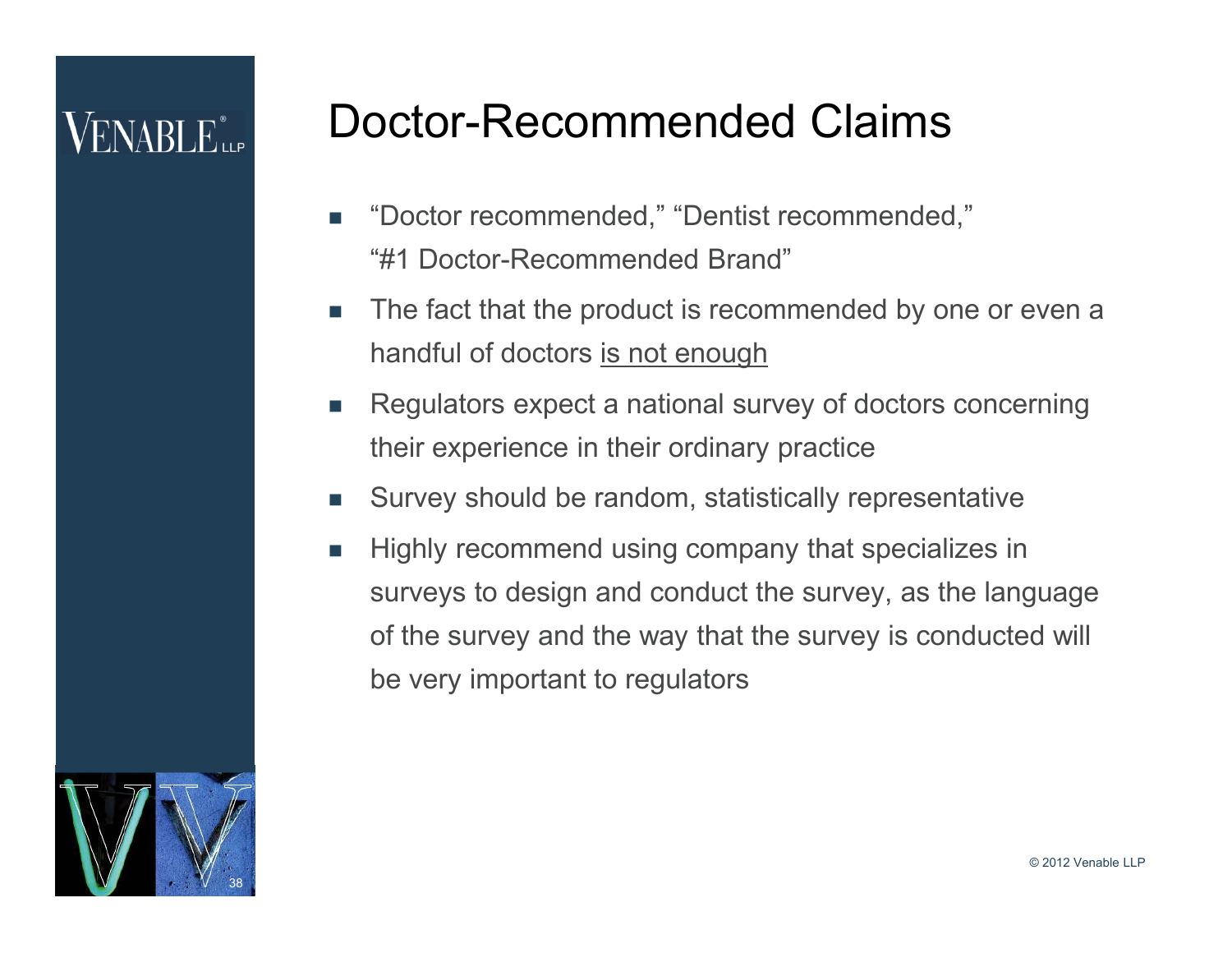### Clinically Significant Results?

- Beware of study results that are statistically significant but not clinically significant
	- *E.g.,* Active group lost 1.5 cm in waist circumference over 8-week study
	- *E.g.,* Using a visual analog scale (VAS) of 1 to 10, subjects' rating of sexual desire went from a 2 to a 3

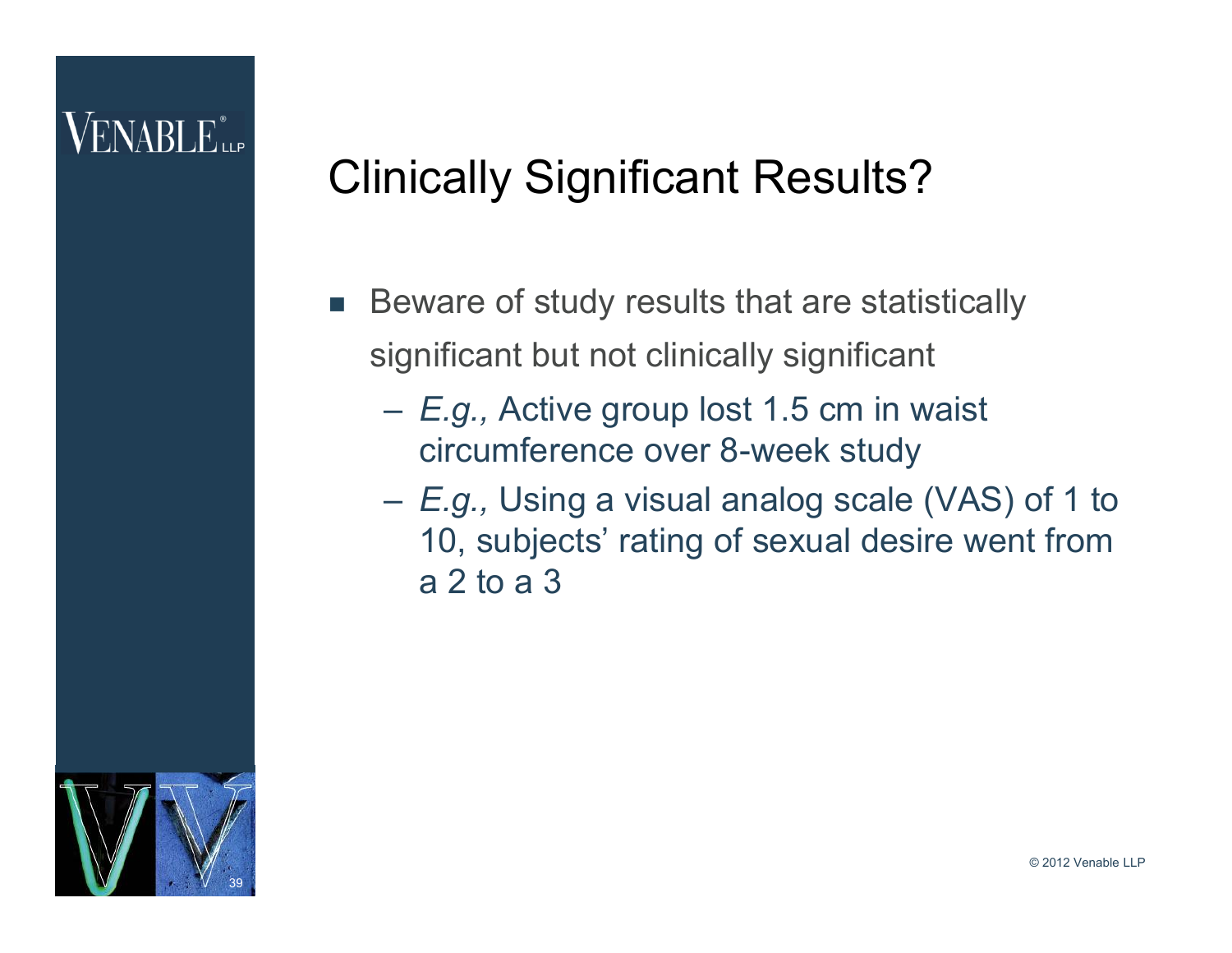### Enforcement Trends



- **FTC Enforcement against False Advertising**
- **Immunity Claims**
- **State Attorney General Actions**
- **State Actions in California**

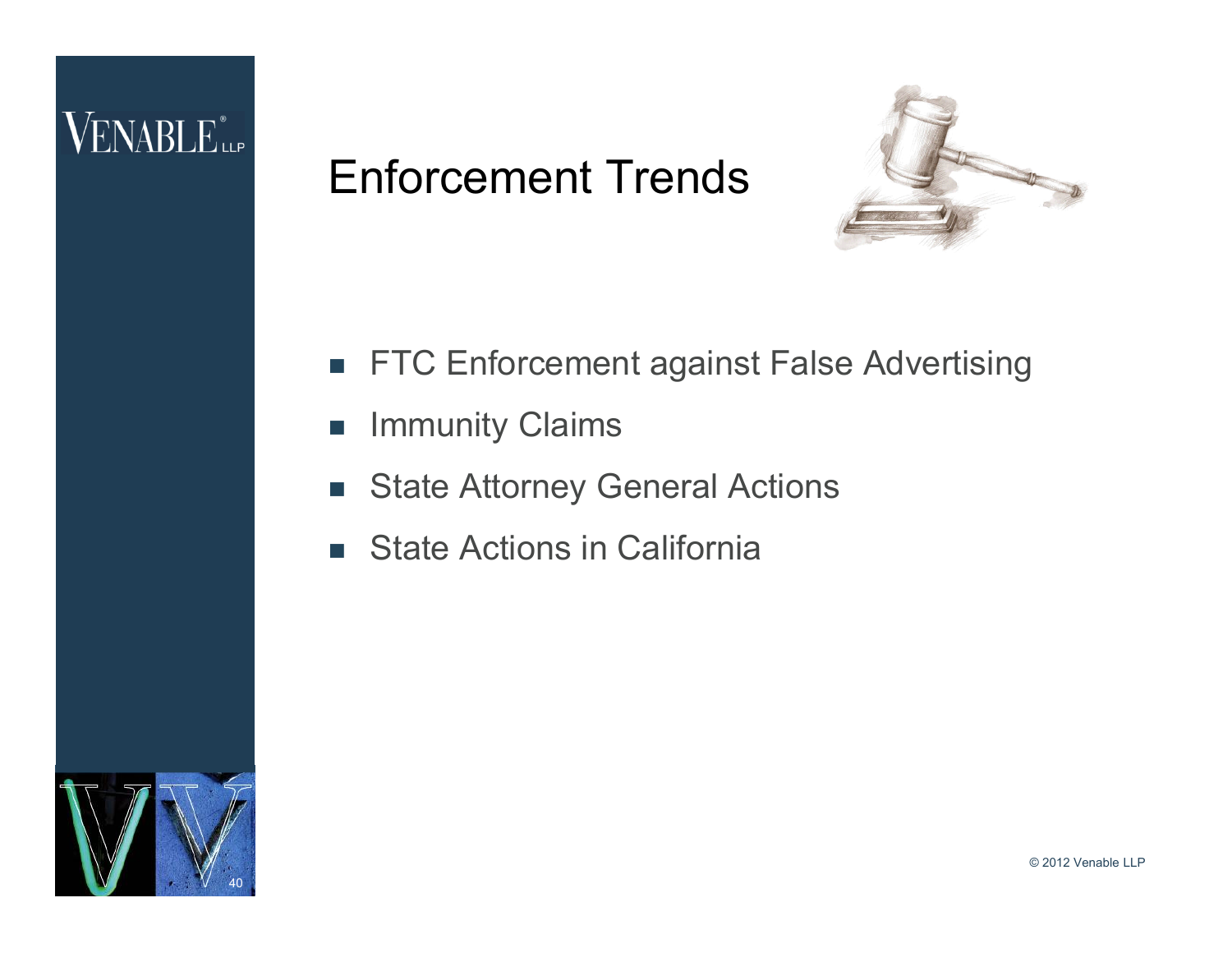41



### Enforcement Trends: FTC Enforcement against False Advertising

#### **Nestlé Consent Decree (2010)**

- FTC complaint charged that Nestlé made deceptive claims in ads that BOOST Kid Essentials (a probiotic) prevented upper respiratory tract infections in children, protected against colds and flu by strengthening the immune system, and reduced absences from daycare or school due to illness.
- Nestlé entered into a Consent Agreement whereby it had to cease making such claims absent competent and reliable scientific evidence.



© 2012 Venable LLP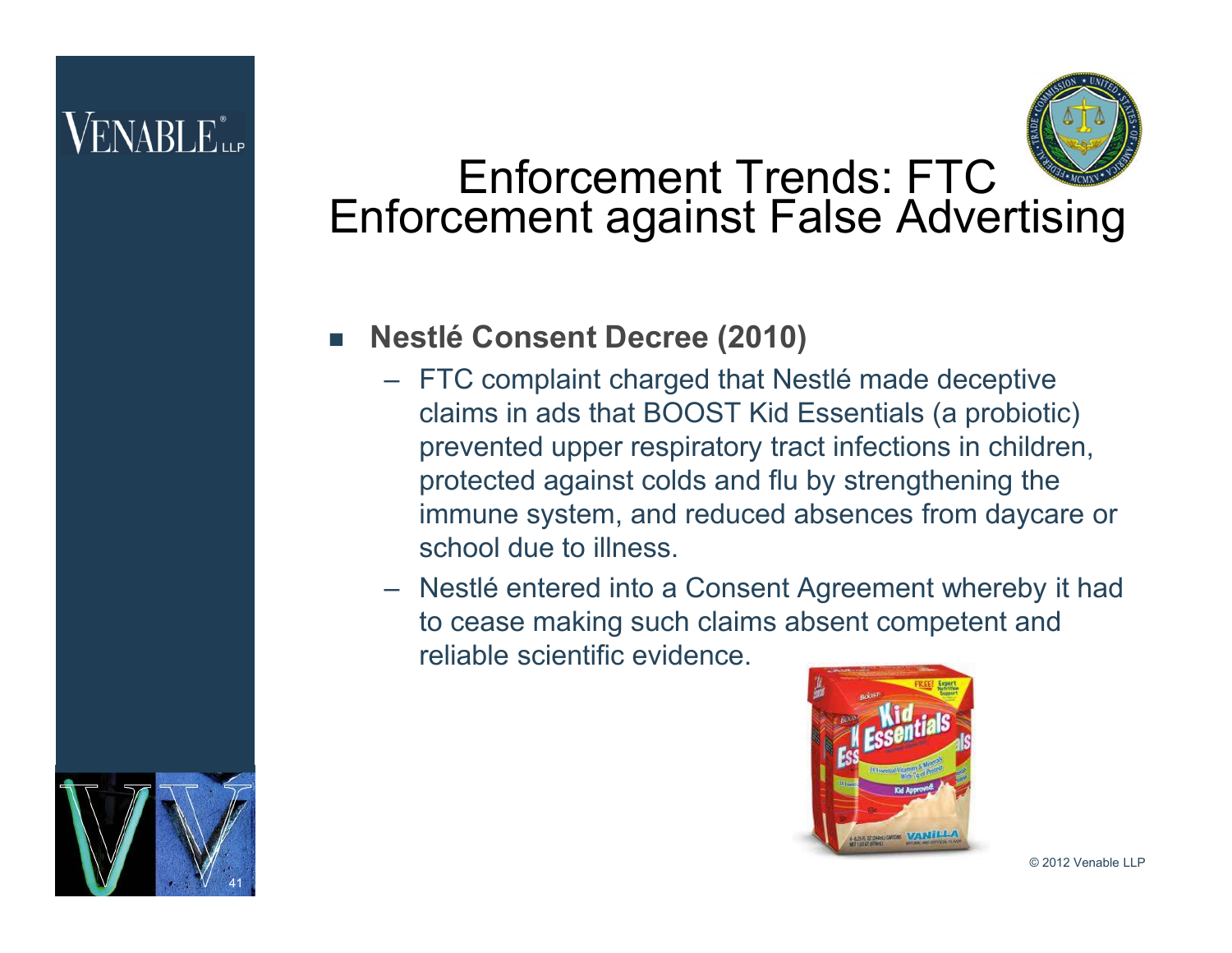

### Enforcement Trends: FTC Enforcement against False Advertising

#### **Iovate Settlement (2010)**

- FTC charged Iovate Health Sciences U.S.A. with deceptively claiming in ads that dietary supplements Cold MD and Germ MD treated or prevented colds and flu, and that Allergy MD treated or prevented allergies and hay fever.
- FTC also charged Iovate with deceptively claiming that weight-loss supplements Accelis and nanoSLIM caused weight loss and were clinically proven to do so.
- Iovate settled with FTC for \$5.5 million



42

• Settlement also barred Iovate from making any disease claims unless the claim is approved by FDA and making any health related claims without competent and reliable scientific evidence.





© 2012 Venable LLP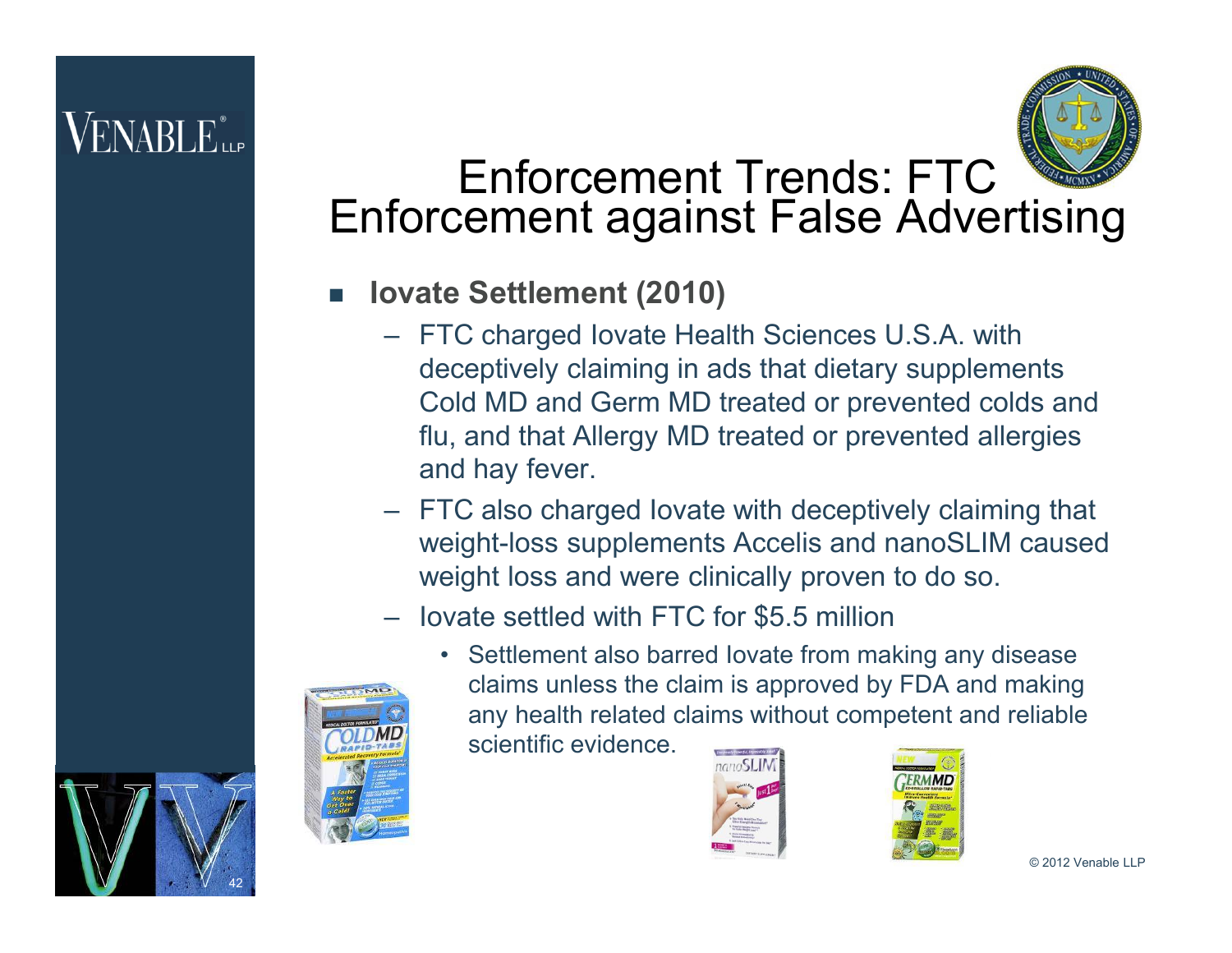43

### Has the FTC Changed the Rules for Substantiation?

- Emerging FTC Standard in Consent Orders:
	- 1. Bars claims that a dietary supplement treats, cures, prevents, or mitigates disease **until approved by FDA** under its Nutrition Labeling and Education Act "significant scientific agreement" health claim review standard, 21 U.S.C.§343(r)(5)(d).
	- 2. Requires **two well-designed clinical trials**  substantiating the claim at the time of first advertising to avoid a charge of deceptive advertising.
		- Double-blind, placebo controlled
		- Test final product formulation, not just ingredients
	- 3. Nonspecific Competent Reliable Evidence Requirement (the "Catch-all")

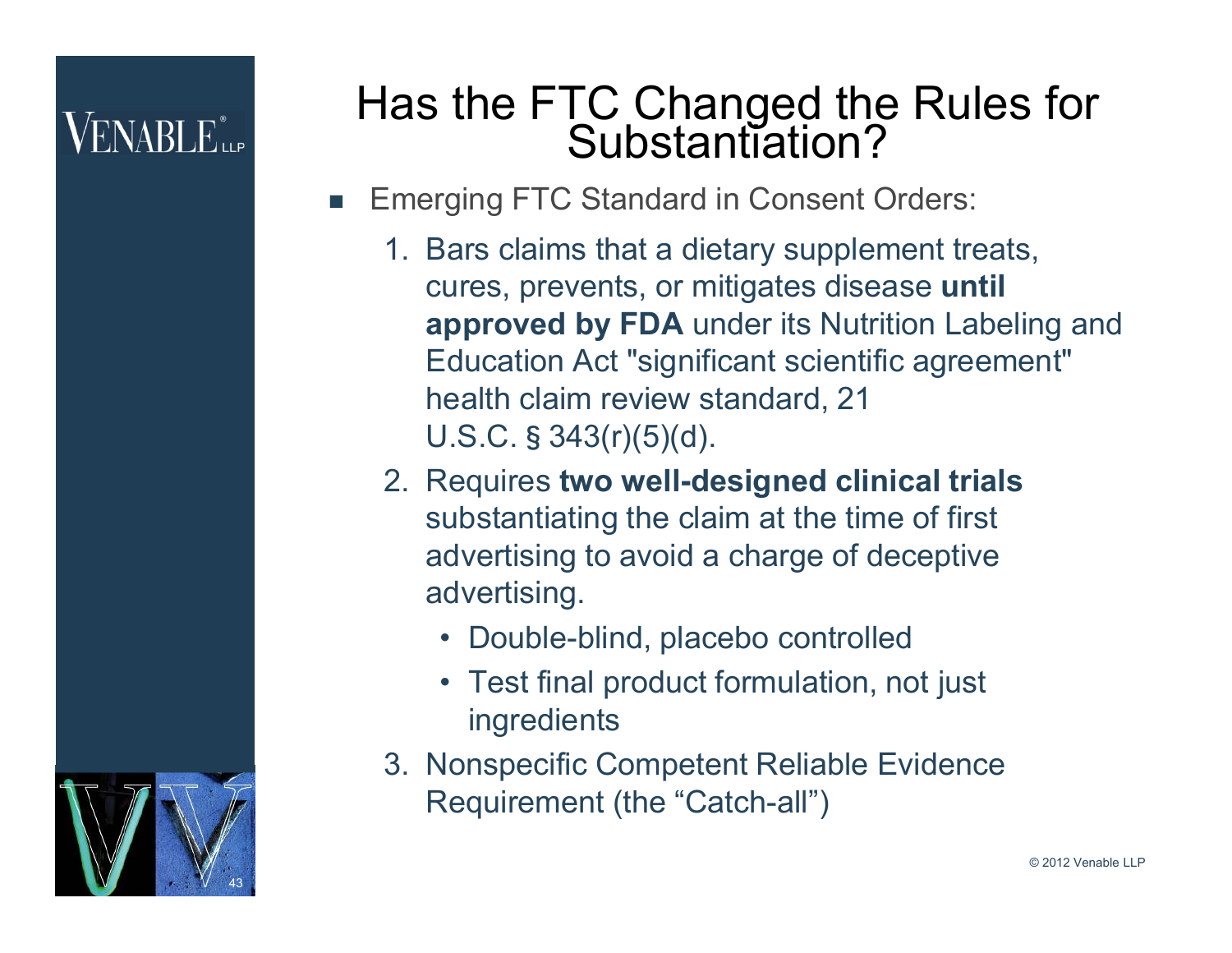### Immunity Claims

- Widely-publicized FTC actions against immune support products: Airborne and store brand equivalents
- **FTC** has indicated that general "supports the immune system" claim *may be* substantiated by studies showing improvement in immune system biomarkers
- **Slight deviations can significantly change level of** substantiation required:
	- "Enhances", "boost" or "strengthens" the immune system: Consumers interpret such claims to mean that the product actually improves the immune system, thereby making it more able to ward off illnesses.
	- Higher level of substantiation required
	- Problematic from an FDA standpoint (disease claim)

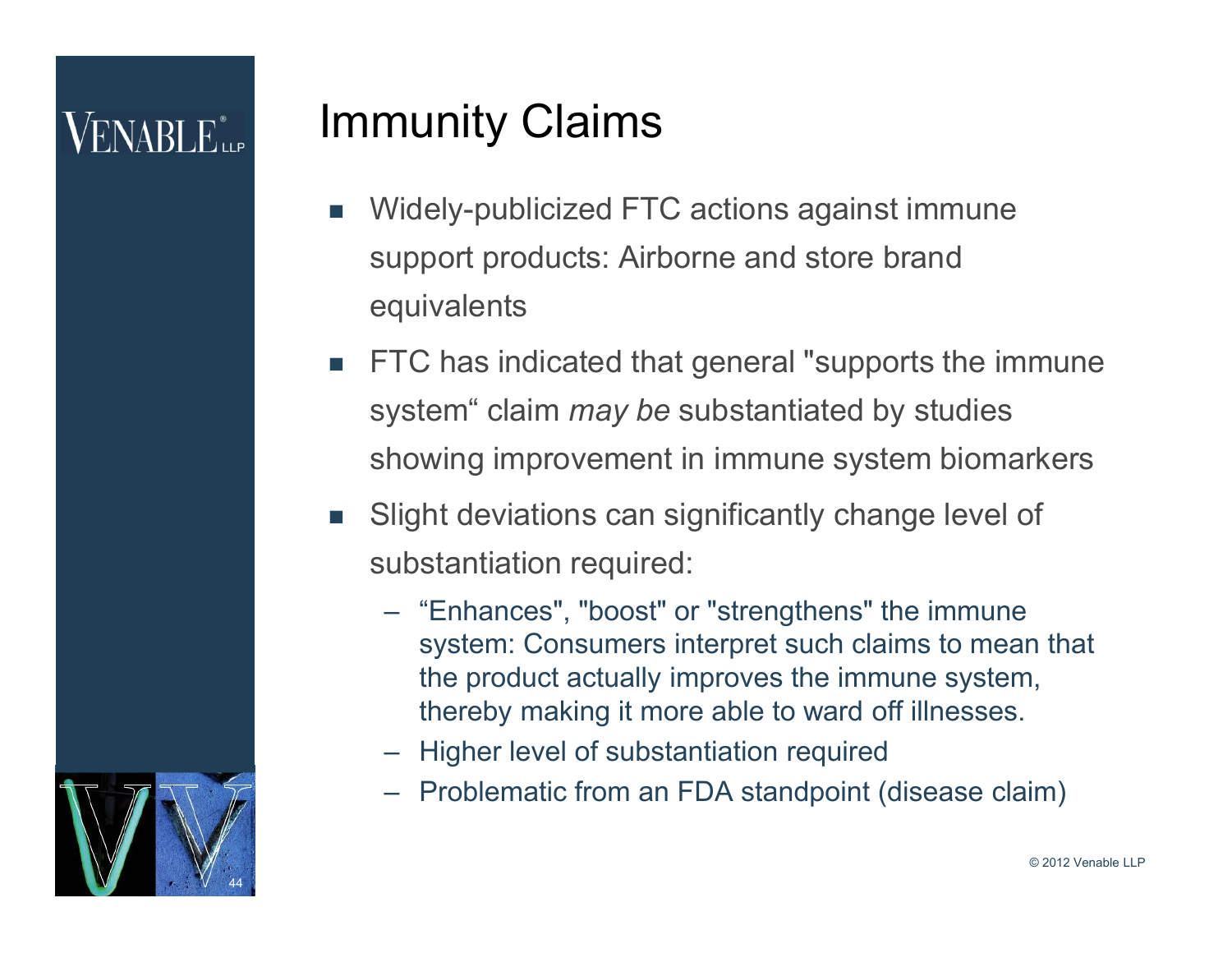# FTC Enforcement Finds New Prey I

#### **Old Trend**

- Target blatantly false and deceptive claims (or those impossible to substantiate) with no or very weak substantiation.
	- "Lose 30 pounds in 30 days!"
	- "[Supplement] will make you look 10 years younger!"
	- "[Product] enables smokers to quit smoking quickly, effortlessly, and permanently."

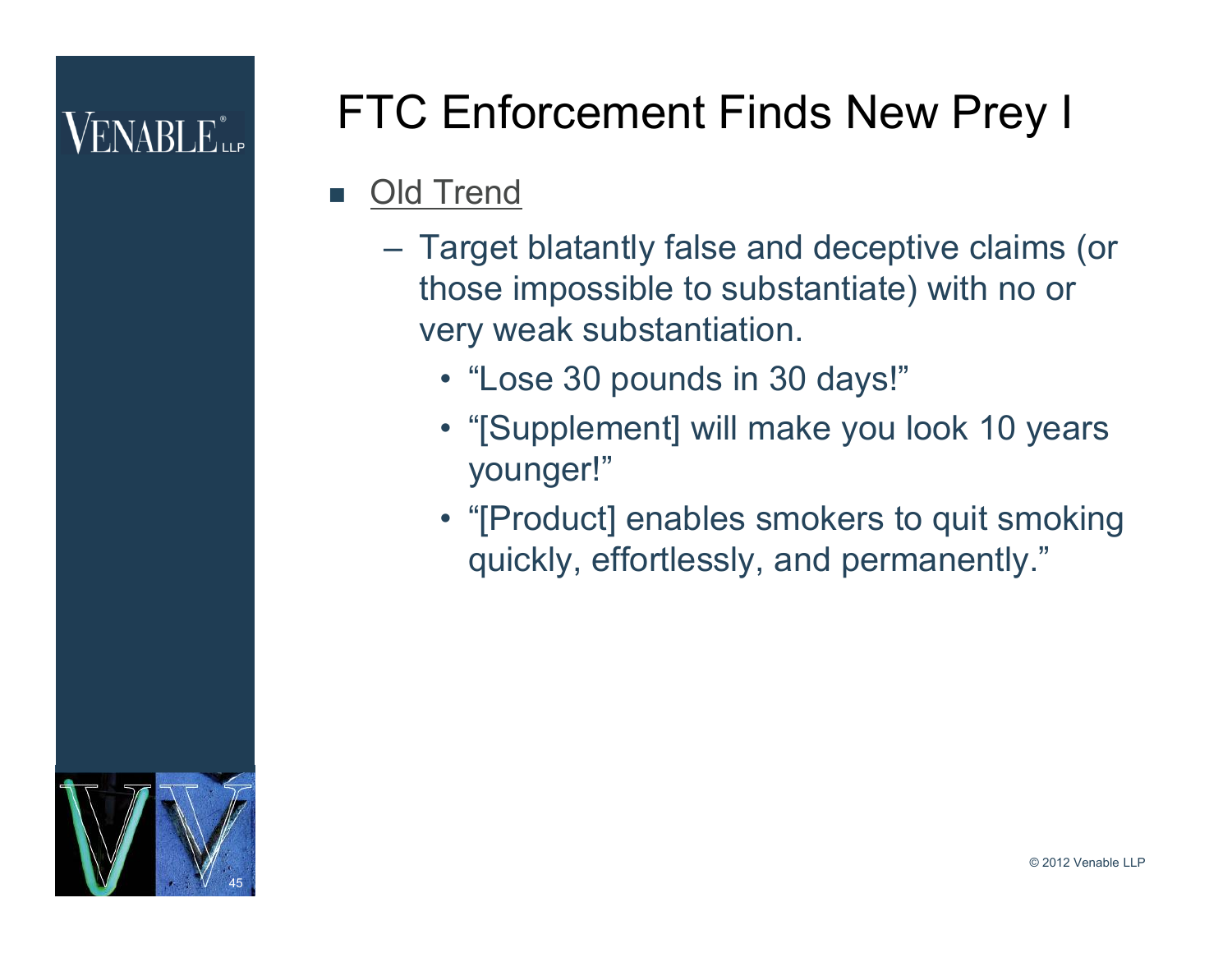# FTC Enforcement Finds New Prey II

#### **New Trend**

- Target claims that are commonly accepted as true or having scientific merit.
	- Ingredients Targeted:
		- Calcium
		- Omega-3
		- Vitamin C
	- Types of Claims:
		- "Omega-3 promotes healthy brain development."
		- "Selenium may reduce the risk of certain cancers."

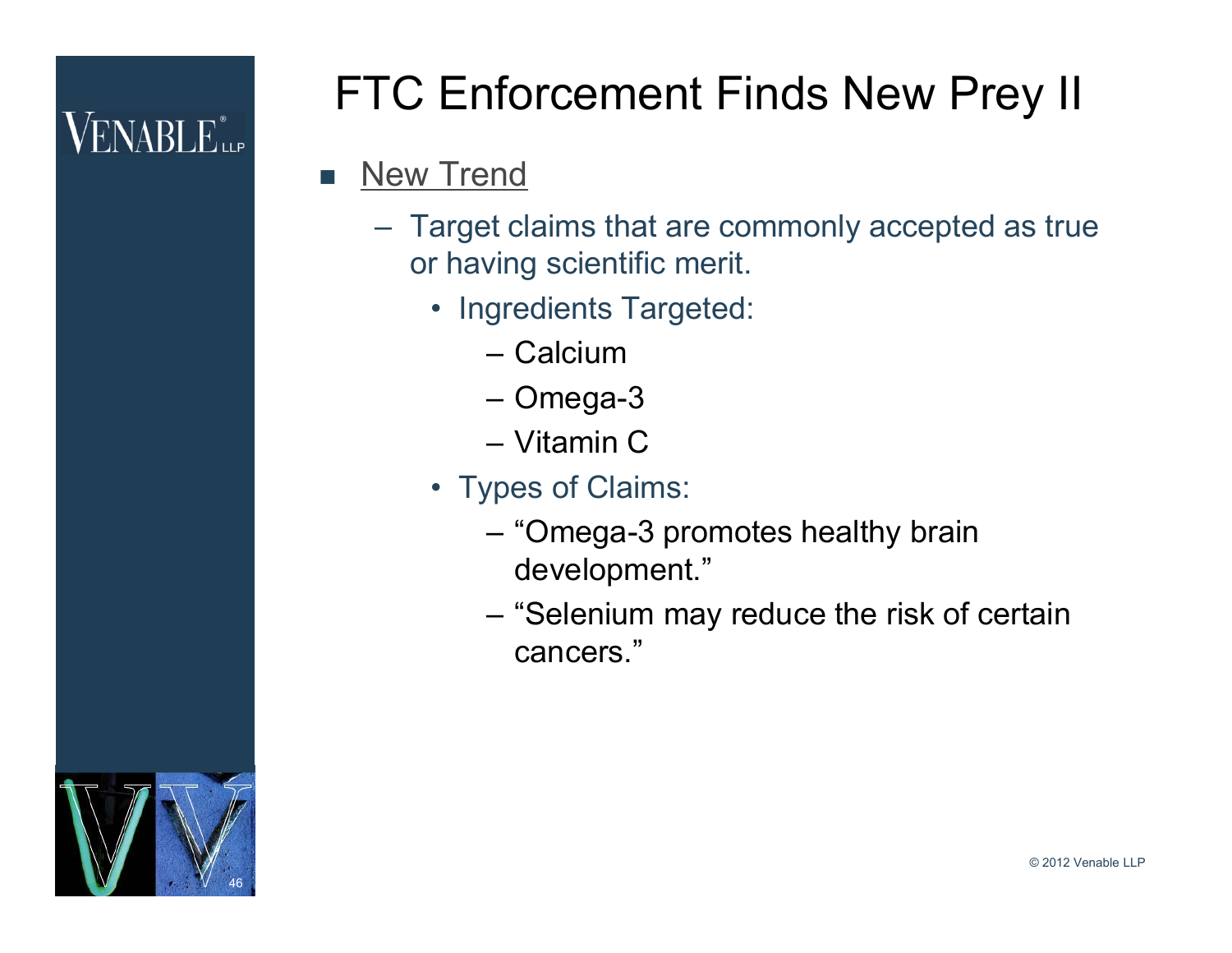#### Enforcement Trends: State Attorney General Actions

- "Free Trials"
	- Do customers have to call to cancel within X days or their credit cards will be charged full amount?



© 2012 Venable LLP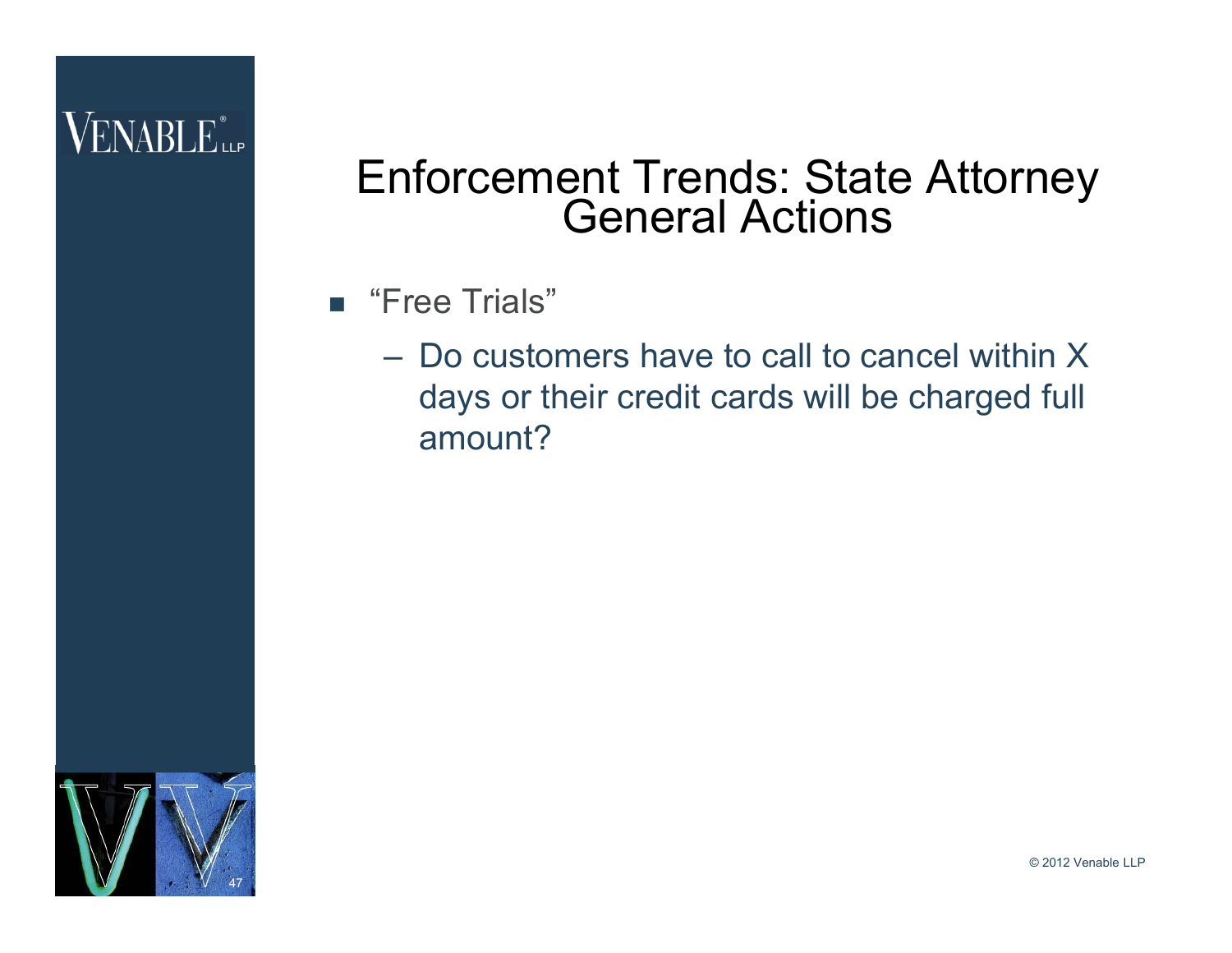### VENABLE"

### Enforcement Trends: State Actions in **California**

- Multiple class action cases for purported false advertising
- Settlement announced yesterday concerning major player in homeopathic market
	- Agreed to spend up to \$12M to settle several putative consumer class actions claiming it falsely advertised the benefits of its homeopathic remedies. Also agreed to make changes to its product labeling, including adding disclaimers and an explanation of how their active ingredients have been diluted

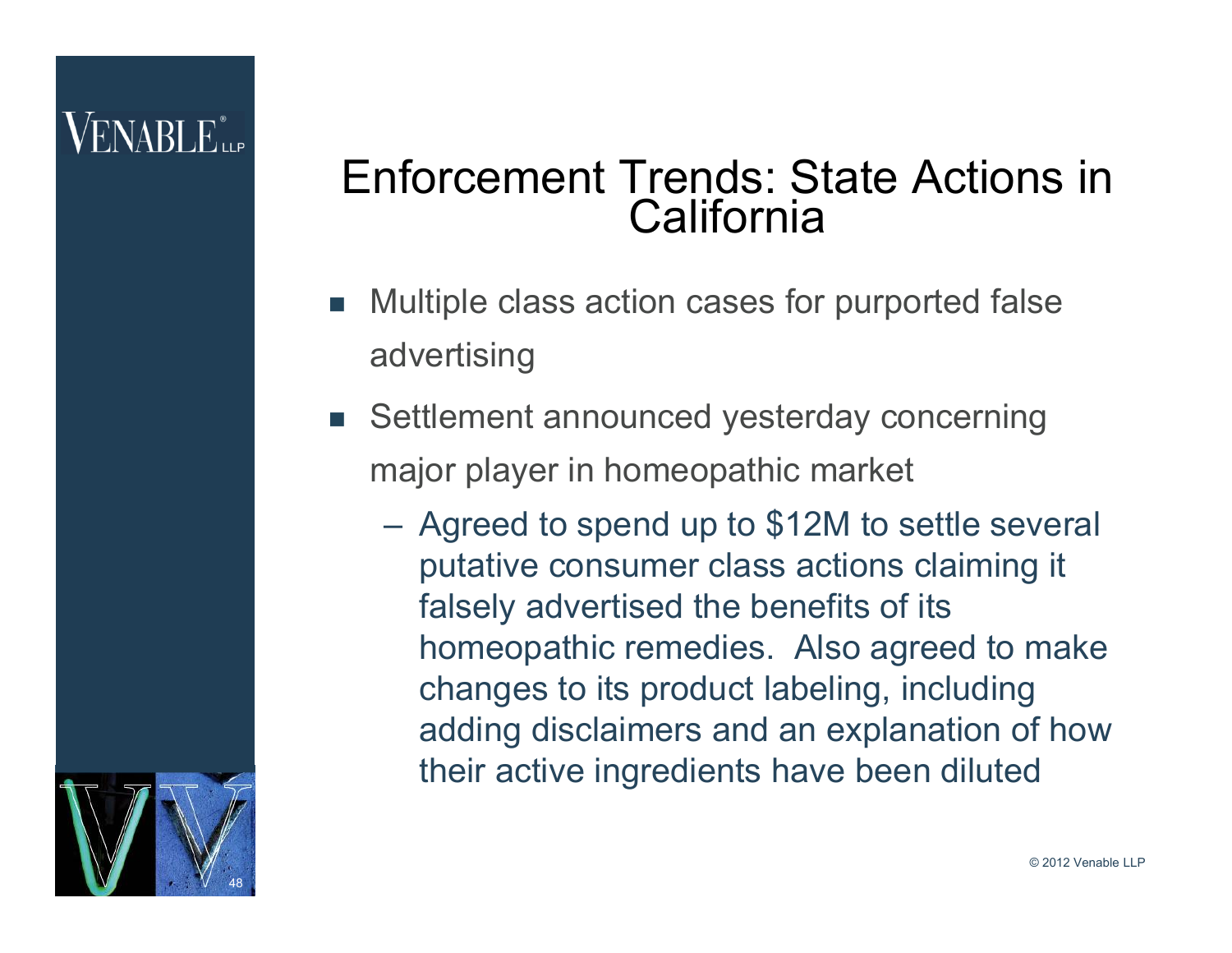### NAD & CRN Aggressive Initiative

- Initiative begin in 2006 --- goal to **expand the review** of advertising claims for dietary supplements.
- Forward More Cases to FTC

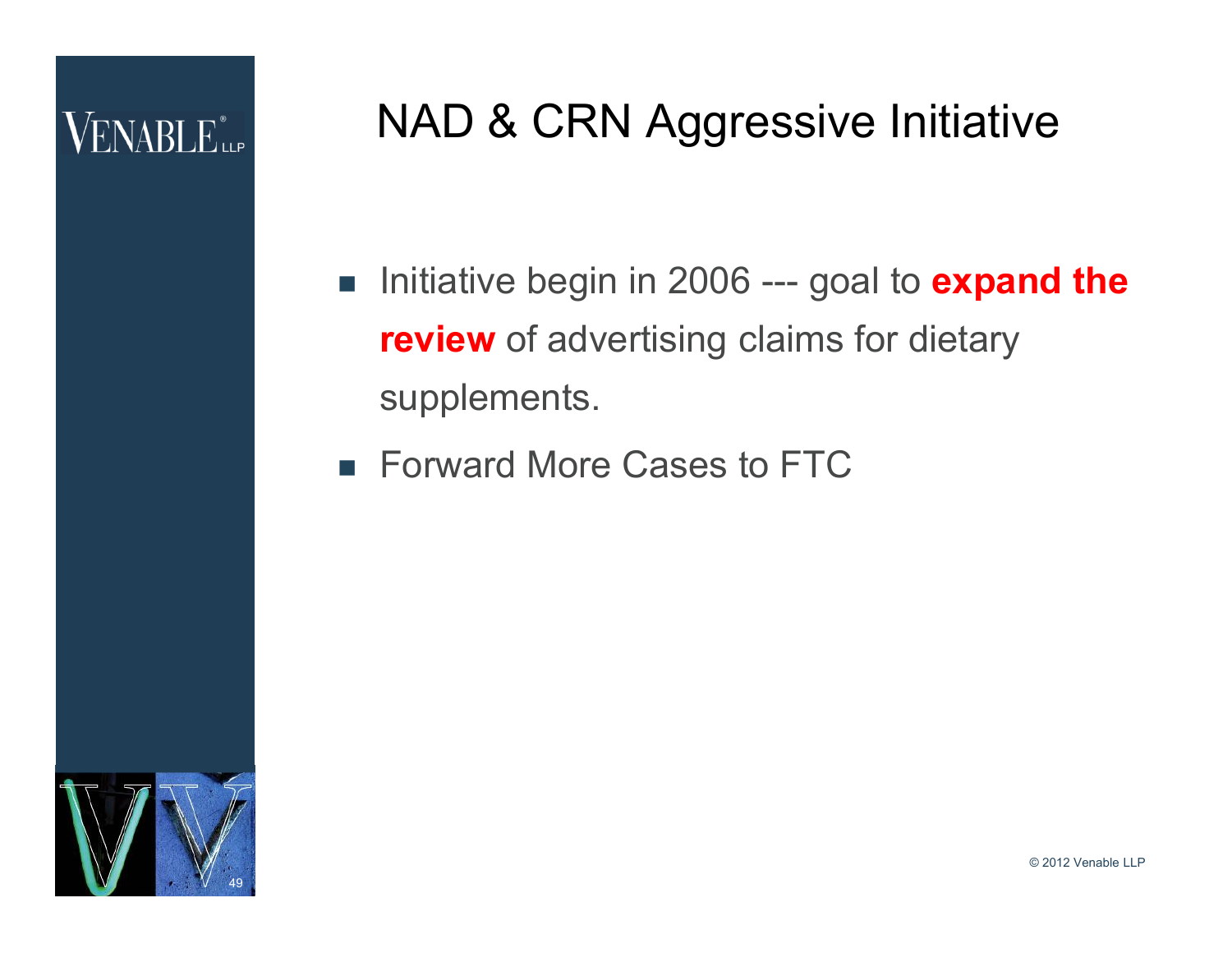#### NAD Challenge Trend: Consumer **Testimonials**

- Heavy reliance on (and citation of) FTC's Revised Guides Governing Endorsements, Testimonials ("Revised Guides").
	- Use as basis for review.
	- NAD decisions often delineate permissible and FTC-compliant forms of advertising.



© 2012 Venable LLP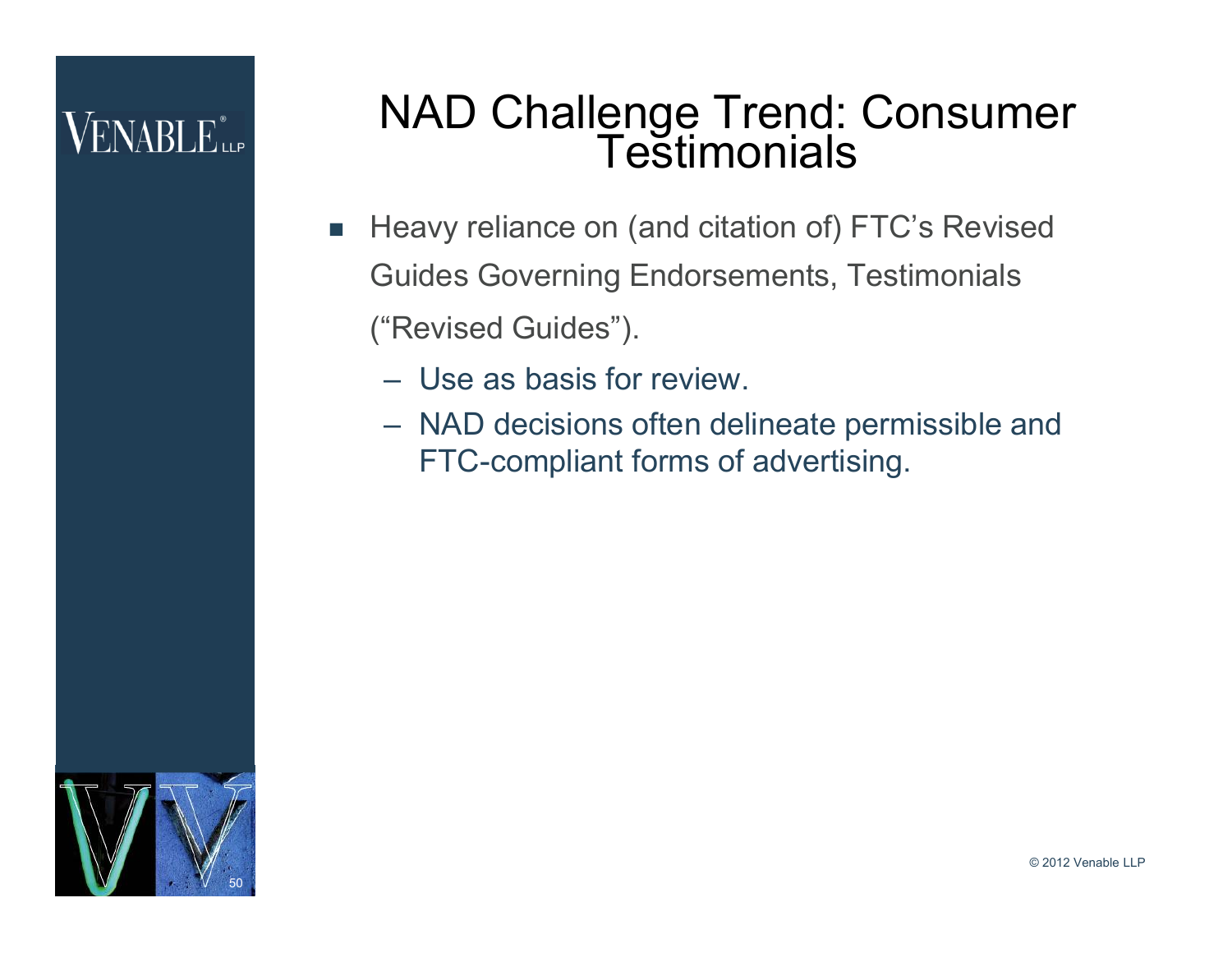#### Post-Production Enhancement: NAD's Newest Attack



- **Post-Production Enhancement** 
	- Just as NAD is targeting consumer testimonials, it is now also challenging post-production enhancement on beauty ads.
		- Launch inquiry into CoverGirl NatureLuxe Mousse Mascara
		- Discontinue post-production-enhanced photos of Taylor Swift.

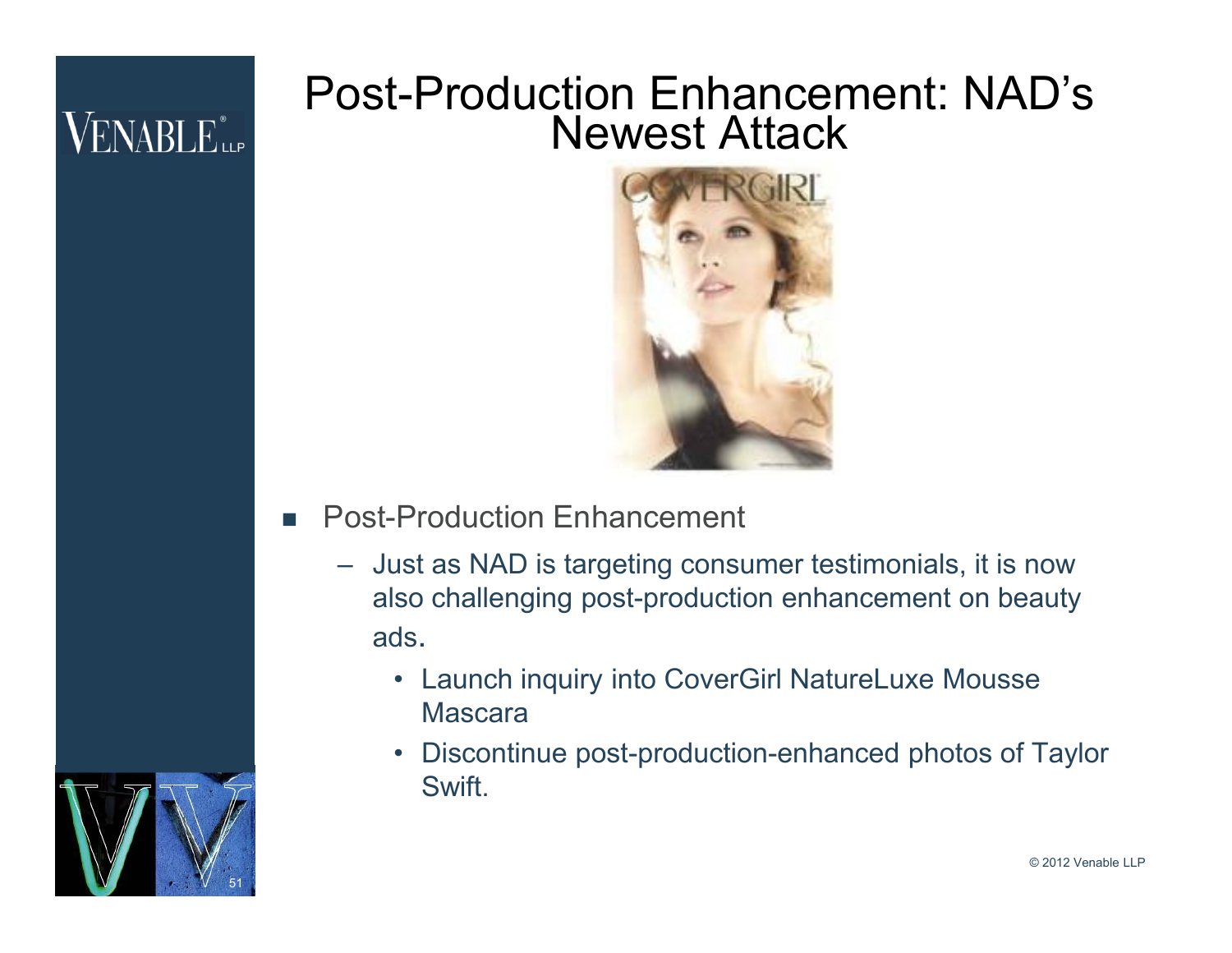# VENABLE<sup>®</sup>

### Questions & Answers





© 2012 Venable LLP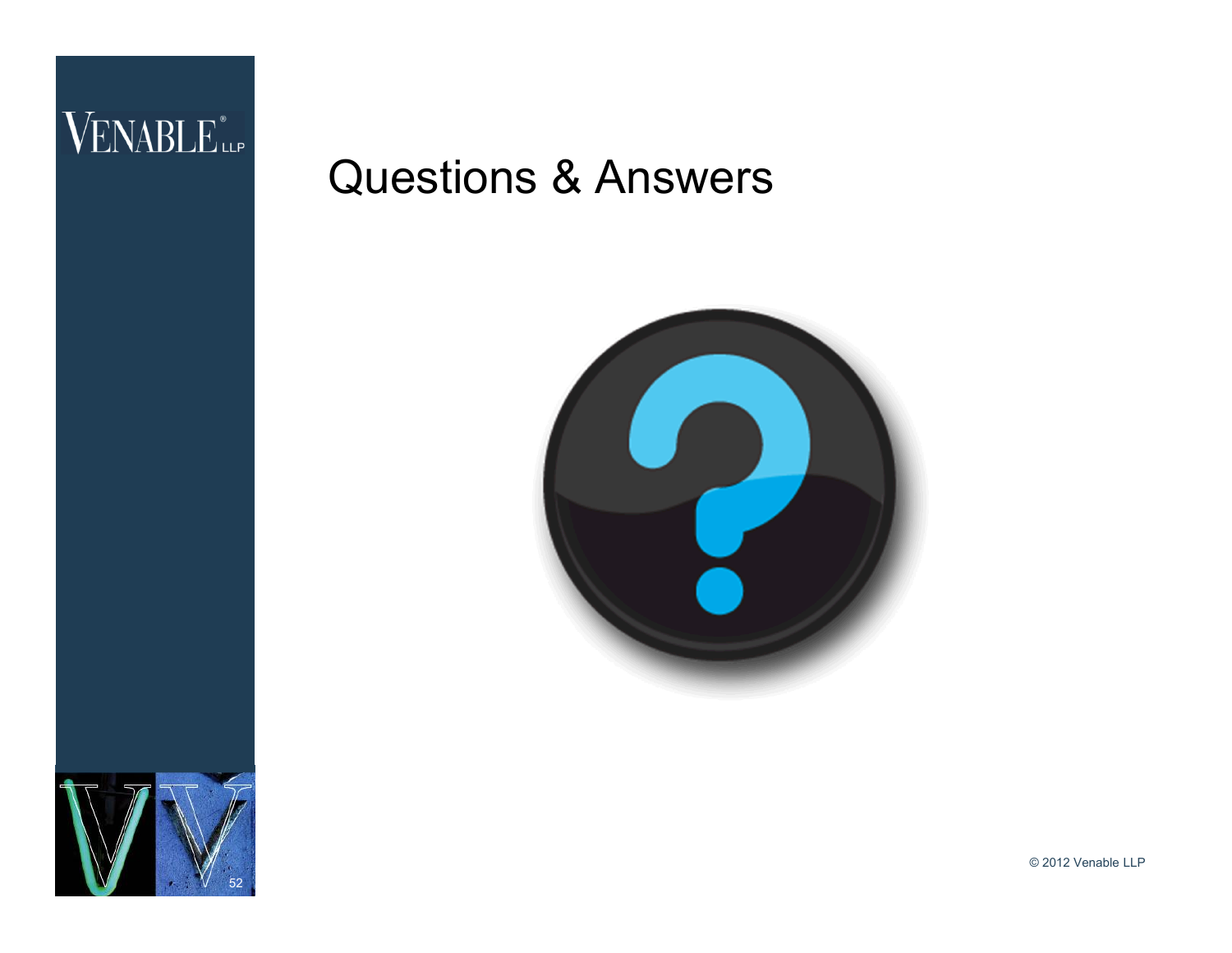53

### contact information

#### YOUR VENABLE TEAM

Michelle C. Jackson mcjackson@Venable.com t 202.344.4492 f 202.344.8300

Todd A. Harrison taharrison@Venable.com t 202.344.4724 f 202.344.8300

Claudia A. Lewis calewis-eng@venable.com t 202.344.4359 f 202.344.8300

Ilene R. Heller irheller@venable.com t 202.344.4438 f 202.344.8300